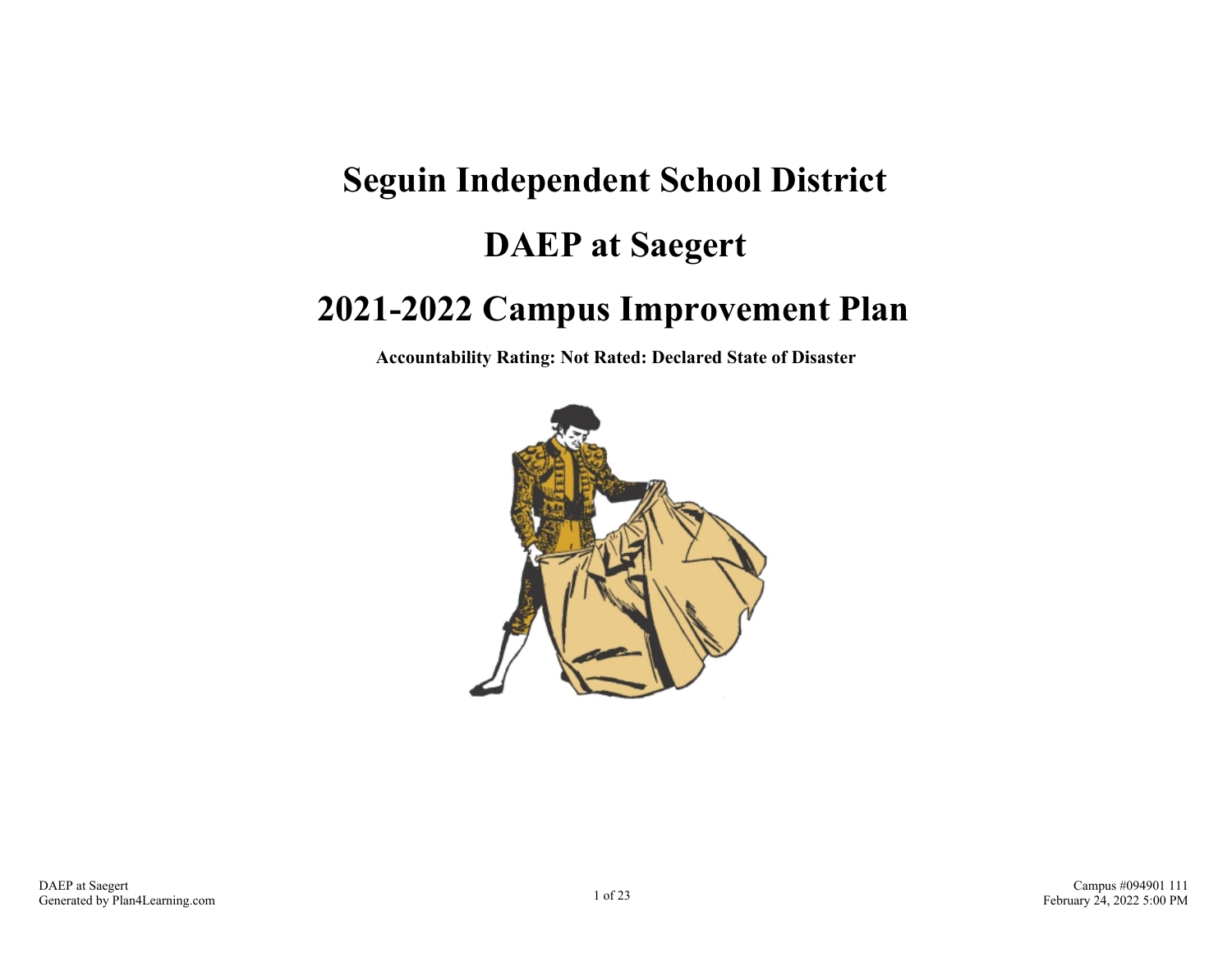## **Mission Statement**

To inspire change with transformative beliefs and inclusive practices.

## **Vision**

Our vision is a culture of excellence within our schools and community.

## **Core Beliefs**

We believe Seguin ISD is at its best when:

Students grow academically, emotionally and socially when creative and imaginative educators ignite their passions. The learning experience should be engaging, relevant and collaborative to meet the needs of all. Parent, community and industry partners are essential for student success. Teachers foster student curiosity and initiative through meaningful and relevant learning experiences. Relationships that nurture student growth and development are key to success.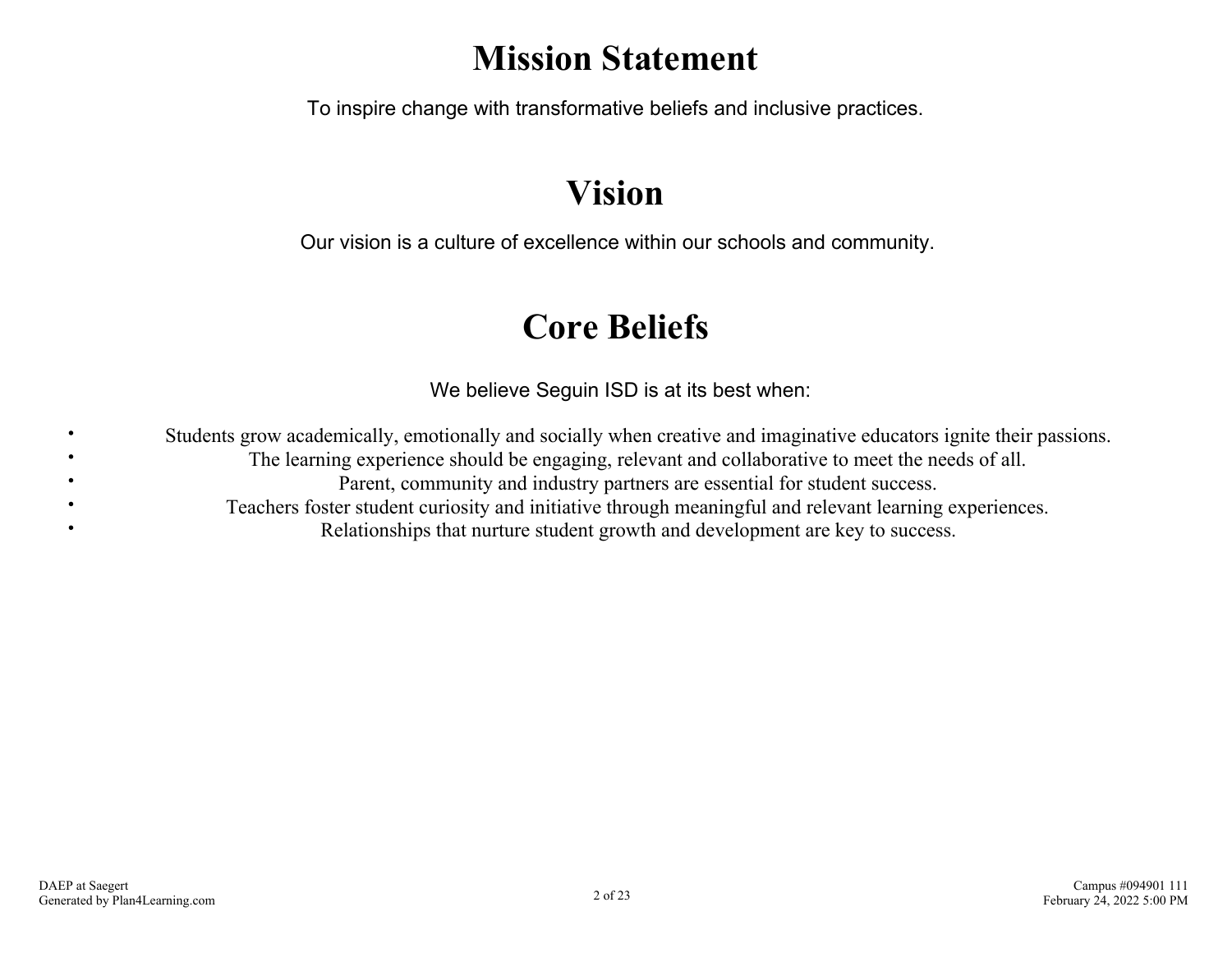### **Table of Contents**

| Comprehensive Needs Assessment                                                                                                                                           | 4            |
|--------------------------------------------------------------------------------------------------------------------------------------------------------------------------|--------------|
| Demographics                                                                                                                                                             |              |
| <b>Student Learning</b>                                                                                                                                                  |              |
| School Processes & Programs                                                                                                                                              |              |
| Perceptions                                                                                                                                                              | <sub>0</sub> |
| <b>Priority Problem Statements</b>                                                                                                                                       |              |
| Comprehensive Needs Assessment Data Documentation                                                                                                                        | 8            |
| Goals                                                                                                                                                                    | 10           |
| Goal 1: Improve student learning through improved instructional practice (Strategic Priority 1).                                                                         | 11           |
| Goal 2: Engage parents, industry, and community partners to enrich the experience of students and staff and to establish Seguin ISD as an integral part of the community |              |
| (Strategic Priority 2).                                                                                                                                                  | 14           |
| Goal 3: Create the conditions at Seguin ISD to recruit, retain and engage employees (Strategic Priority 3).                                                              | 17           |
| <b>Targeted Support Strategies</b>                                                                                                                                       | 19           |
| <b>State Compensatory</b>                                                                                                                                                | 20           |
| Budget for DAEP at Saegert                                                                                                                                               |              |
| Personnel for DAEP at Saegert                                                                                                                                            |              |
| 2021-2022 Site Based Decision Making Team                                                                                                                                |              |
| Addendums                                                                                                                                                                | 22           |
|                                                                                                                                                                          |              |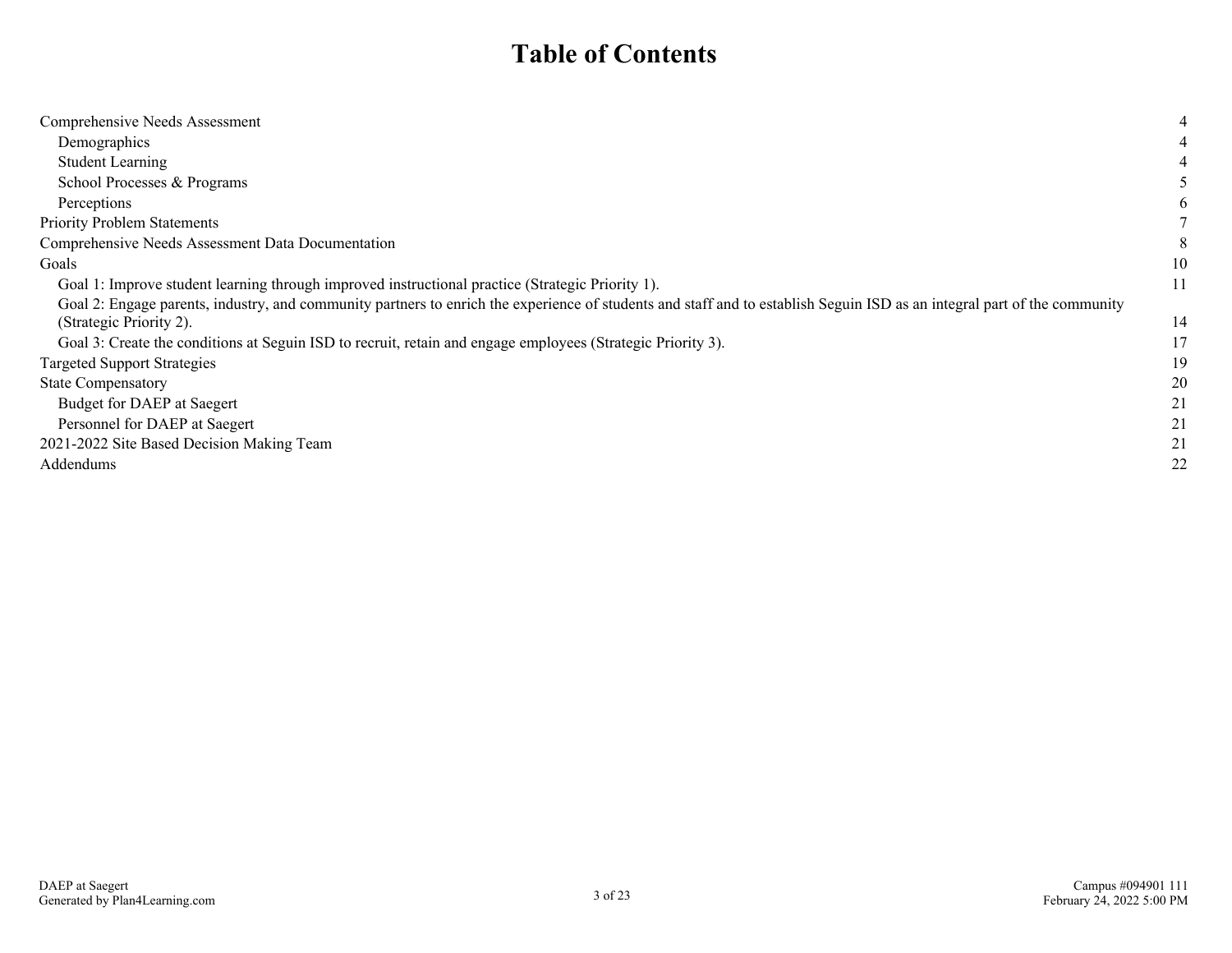## **Comprehensive Needs Assessment**

### <span id="page-3-0"></span>**Demographics**

### **Demographics Summary**

129 Hispanic: 309 White:20 Black

Large number Economically Disadvantaged- 71%; Large number of At-Risk students- 51%; higher than state level for graduation Large number of students with intellectual disabilities 45.6%

### **Demographics Strengths**

Experienced Faculty 6+ ; which is above the state average 21%::17%; Faculty with a Master's Degree are almost equal to the state average Low faculty to student ratio; Diverse population of students

**Problem Statements Identifying Demographics Needs**

**Problem Statement 1:** Highest number of economically disadvantaged **Root Cause:** Tier 1 behavior strategies for all students.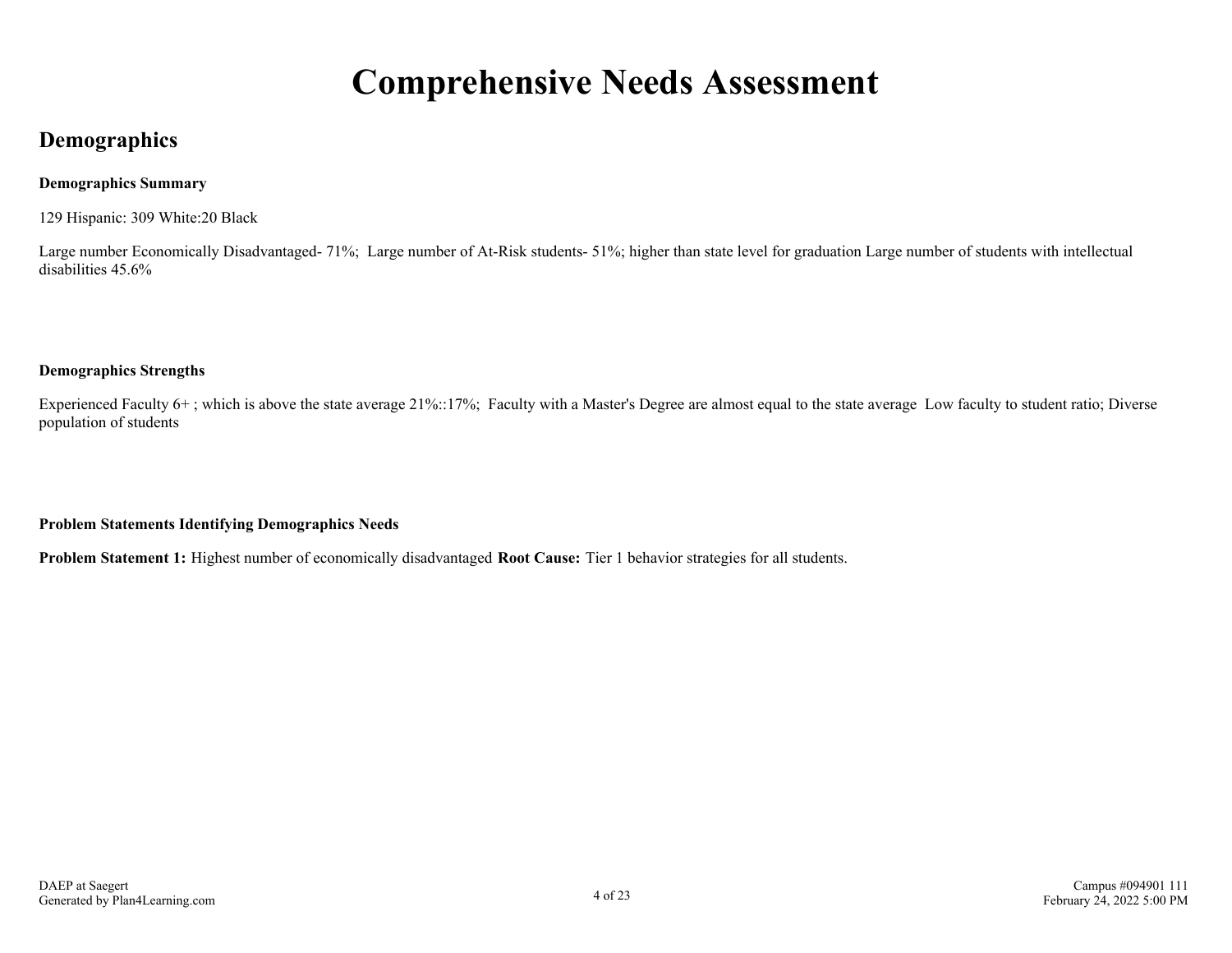### <span id="page-4-0"></span>**Student Learning**

### **Student Learning Summary**

Student input through surveys and unity council articulate: teachers need to clearly articulate HOW and WHY students are receiving acknowledgement and feedback.

Extra Curricular participation: Community connection with the Lutheran Church "Eatin' Garden" has 3-5 participants a week. Students on average have received 10-12 hours of community service.

Attendance rate on average: 77% weekly.

 Discipline findings: Current master schedule limits community service opportunities, tutoring or credit recovery. DAEP has the highest OSS placement in the district and the lowest restorative actions. Offenses that occur the most often: profanity of staff, leaving ISS, violation of attendance, insubordination to staff, disruptive behavior.

Counseling/Support: Parents and students noted need for full time counselor for support.

PBIS: Avg points 2.29 below the campus goal of 5:1, Safety was the top expectation acknowledged: 5165, with Respect the second acknowledged core value: 5142 and responsibility was the lowest rated expectation: 5076. 8th grade was the highest point earners; April was the month with the most awarded points: Out of the 16 males and 14 females: males earned a higher average 540.63 vs. 480.29

#### **Student Learning Strengths**

Core values and expectations were taught consistently the last 4 months of school.

Family exit survey shows 90% successful partnership with DAEP.

Students participated and advocated for programming at DAEP.

#### **Problem Statements Identifying Student Learning Needs**

**Problem Statement 1:** Student gaps of academic content. **Root Cause:** Historical use of OSS, ISS and behavioral time outs of the content classroom.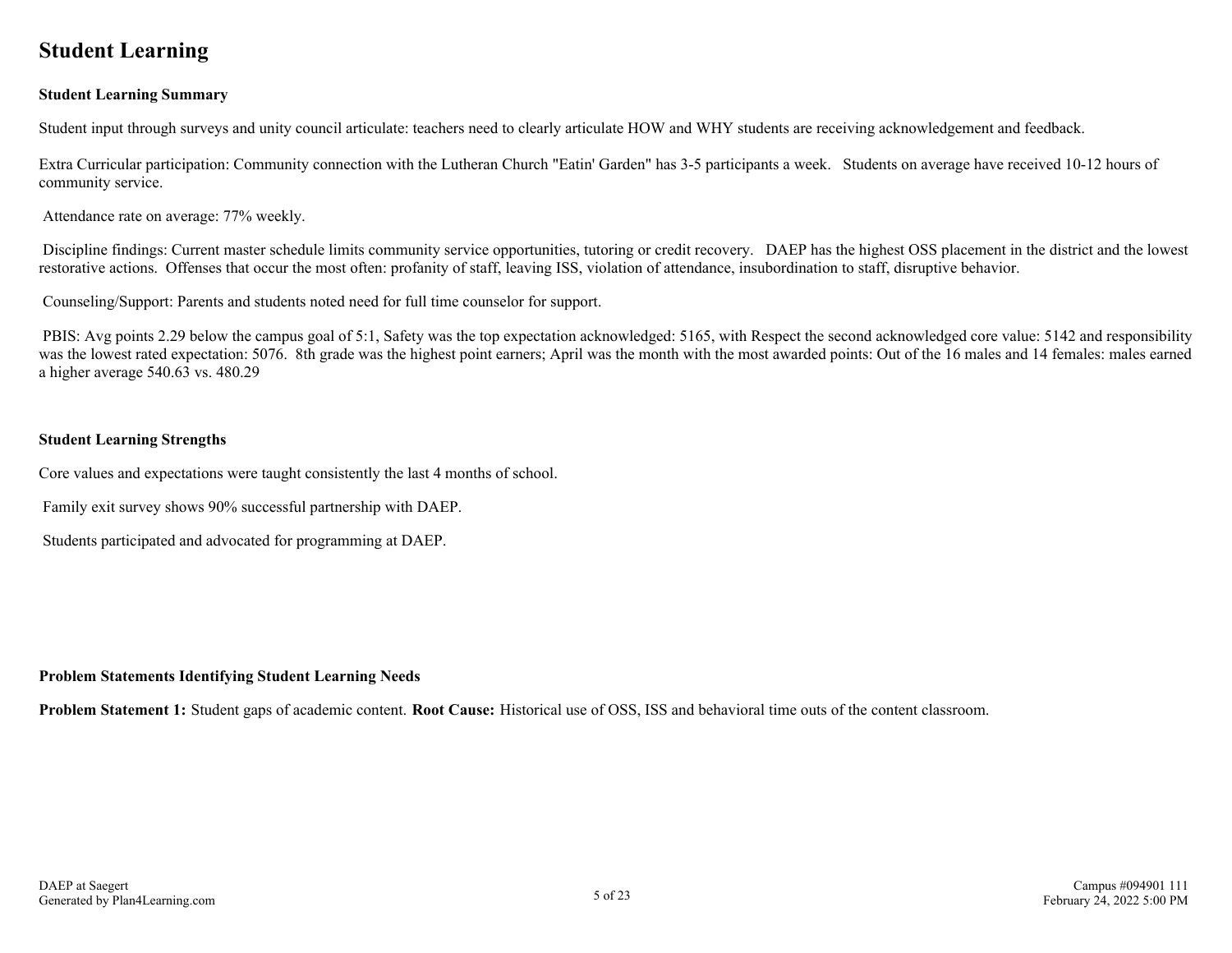### <span id="page-5-0"></span>**School Processes & Programs**

#### **School Processes & Programs Summary**

Limited opportunities for student to engage in authentic learning experiences.

Teachers do not have access to test and forms tab; cannot see CFU, benchmarks and other assessment data

Unable to see istation or have access to istation/IXL to assist with interventions from home campuses.

 most courses were using APEX as primary curriculum: APEX was not aligned to the district calendar and formed more gaps in students mobility. Growth: Differentiated teaching to students individual needs

Celebrate the number of minutes spent on social emotional development: Growth: How we teach curriculum and collect data on how objectives are mastered.

Language objectives need to be identified in lesson plans-- QSSA or EL strategies need to be implemented. APEX

 Celebrate From 2/1: 15 .5 credits were earned through the APEX CR system. Growth: have a teacher support students in credit recovery instead of a para professional. Offer more times for credit recovery throughout the day.

#### **School Processes & Programs Strengths**

Sp. Ed support: Teachers who are ESL certified

New program to track drills / 3D maps for emergency

Passion Period Intervention

Incentives for students for academic engagement, behavior, and attendance

Partnerships to support SEL

CAST Curriculum

Restorative Practices district-wide; formalized

### **Problem Statements Identifying School Processes & Programs Needs**

**Problem Statement 1:** High enrollment of extremely at-risk students with little additional specialized support. **Root Cause:** Discretionary placements to the DAEP.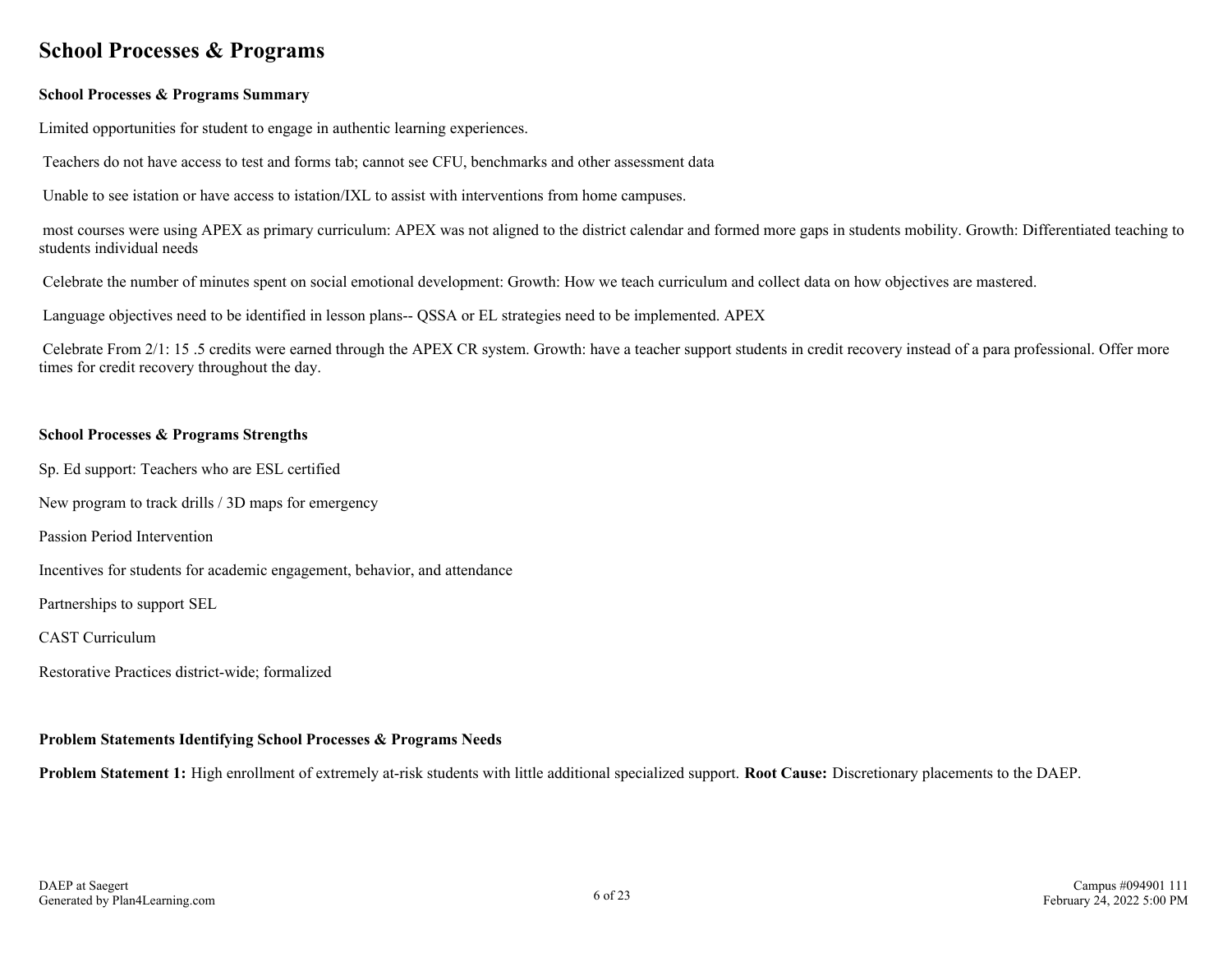### <span id="page-6-0"></span>**Perceptions**

### **Perceptions Summary**

Lack of community or district involvement/support/interest

Disregard for the work of colleagues at the DAEP

Disregard for students need verses keeping campus STAAR scores up

Recidivism rates of students being placed at the DAEP; Not wanted on campus? Smaller environment? Teacher issue?

### **Perceptions Strengths**

Diversity

Students feel safe

Smaller classes

Needs are addressed for ALL students

No phone pressure

Students feel they are more respected

We see all students the SAME; with ability to achieve

### **Problem Statements Identifying Perceptions Needs**

**Problem Statement 1:** Lack of authentic academic supports for the most at-risk students **Root Cause:** Use of computer based programming to meet needs of all students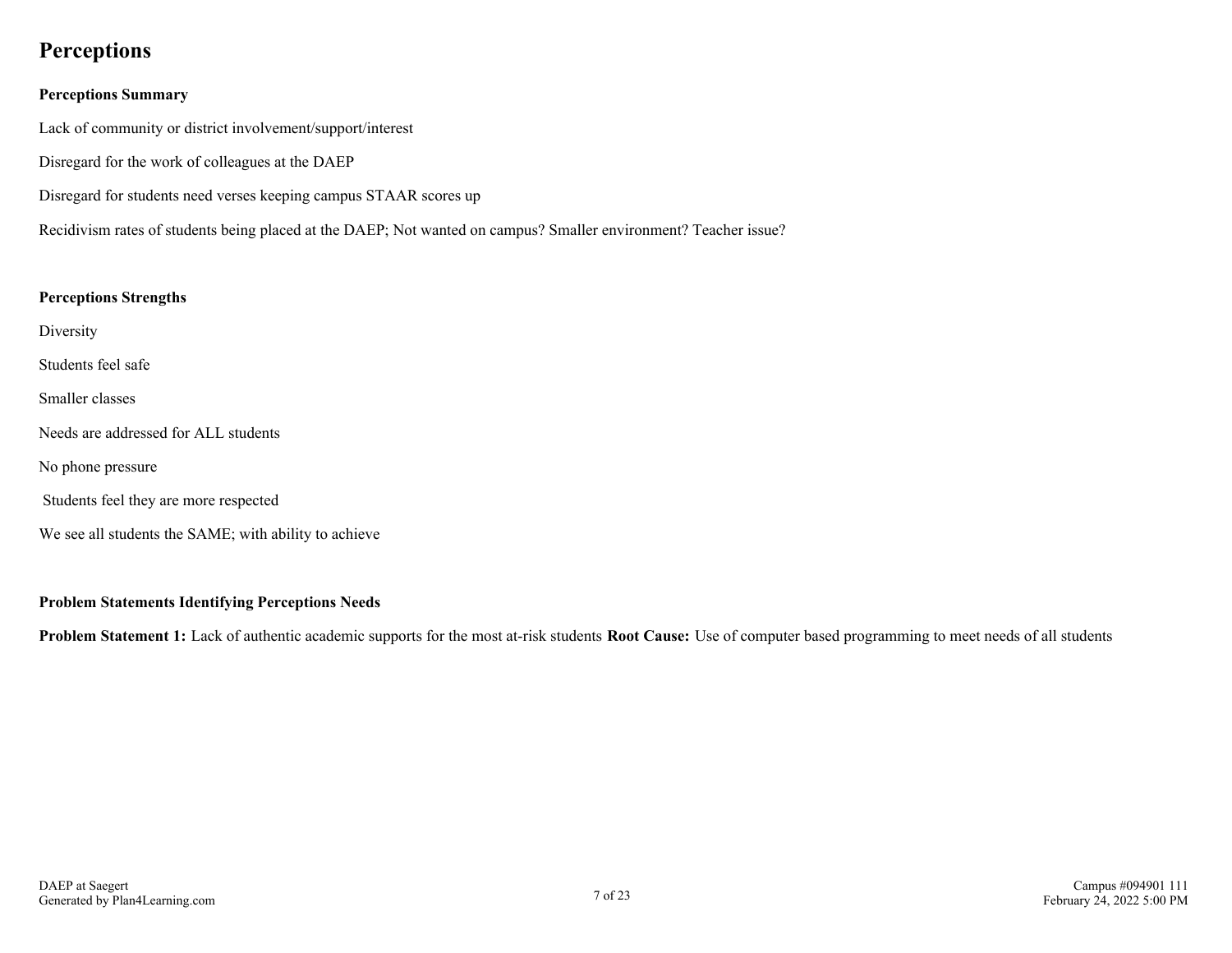<span id="page-7-0"></span>**Priority Problem Statements**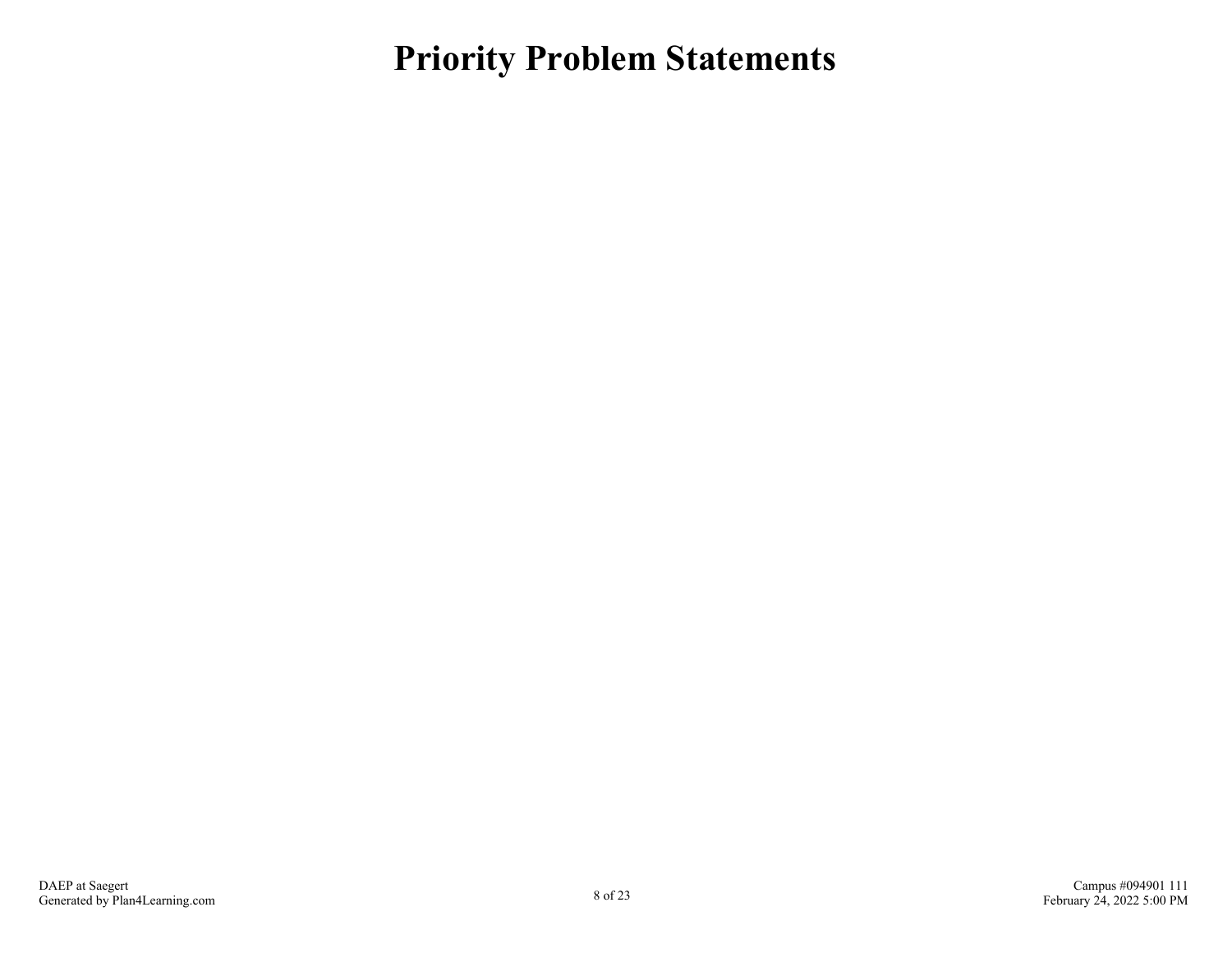## **Comprehensive Needs Assessment Data Documentation**

<span id="page-8-0"></span>The following data were used to verify the comprehensive needs assessment analysis:

#### **Improvement Planning Data**

- District goals
- Campus goals

#### **Accountability Data**

RDA data

#### **Student Data: Assessments**

- Student failure and/or retention rates
- Running Records results
- Grades that measure student performance based on the TEKS

### **Student Data: Student Groups**

- Male / Female performance, progress, and participation data
- Special education/non-special education population including discipline, progress and participation data
- At-risk/non-at-risk population including performance, progress, discipline, attendance, and mobility data
- EL/non-EL or LEP data, including academic achievement, progress, support and accommodation needs, race, ethnicity, gender, etc.
- Section 504 data
- Homeless data
- Gifted and talented data
- Dyslexia Data
- Pregnancy and related services data

#### **Student Data: Behavior and Other Indicators**

- Completion rates and/or graduation rates data
- Annual dropout rate data
- Attendance data
- Discipline records
- Violence and/or violence prevention records
- Tobacco, alcohol, and other drug-use data
- Student surveys and/or other feedback
- School safety data

### **Employee Data**

- Professional learning communities (PLC) data
- Staff surveys and/or other feedback
- Teacher/Student Ratio
- Campus leadership data
- Campus department and/or faculty meeting discussions and data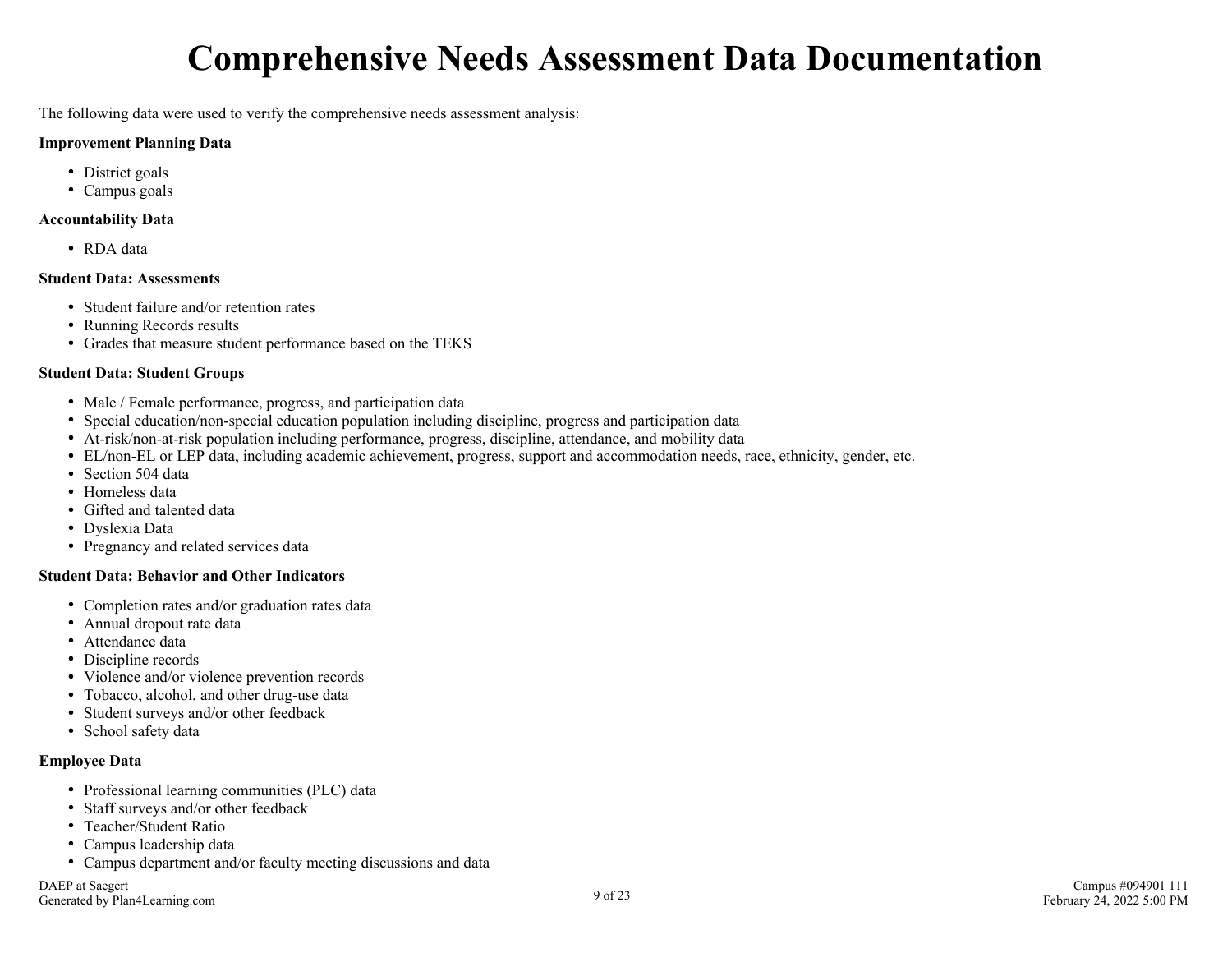- Equity data
- TTESS data
- T-PESS data

### **Parent/Community Data**

- Parent surveys and/or other feedback
- Parent engagement rate

### **Support Systems and Other Data**

- Organizational structure data
- Processes and procedures for teaching and learning, including program implementation
- Communications data
- Study of best practices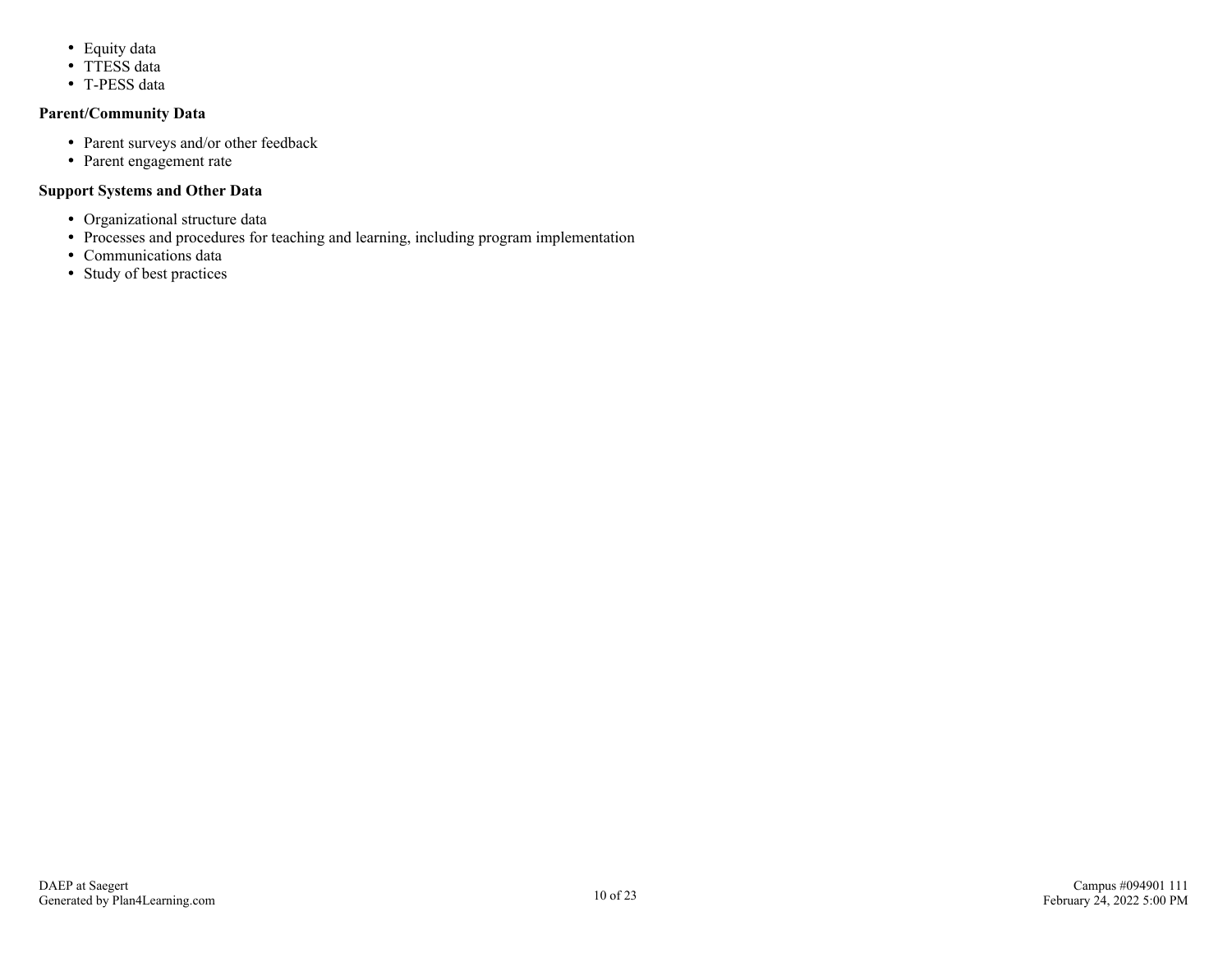## **Goals**

### **Revised/Approved: October 20, 2021**

<span id="page-10-0"></span>**Goal 1:** Improve student learning through improved instructional practice (Strategic Priority 1).

**Performance Objective 1:** TEACHING AND LEARNING: By focusing on curriculum alignment, instructional practices, and support for special programs and sub-populations, Seguin ISD will become a B-rated district.

### **Targeted or ESF High Priority**

**Evaluation Data Sources:** STAAR data of closing the Gap domain. Whole Child Social Emotional Learning: 10% increase in score from Panorama BOY to EOY district survey.

| <b>Strategy 1 Details</b>                                                                                                                                              | <b>Reviews</b>   |     |     |                  |  |                  |
|------------------------------------------------------------------------------------------------------------------------------------------------------------------------|------------------|-----|-----|------------------|--|------------------|
| Strategy 1: Seguin ISD Alternative students will receive an individualized academic plan with an emphasis on reading,                                                  | <b>Formative</b> |     |     |                  |  | <b>Summative</b> |
| writing and math remediation and/or enrichment aligned to the home campus schedule.                                                                                    | <b>Nov</b>       | Jan | Mar | June             |  |                  |
| Strategy's Expected Result/Impact: 100% of students will be able to articulate their academic & behavior goals<br>and progress in monthly meetings with DAEP principal | 5%               | 5%  |     |                  |  |                  |
| <b>Staff Responsible for Monitoring: D. Johnson</b>                                                                                                                    |                  |     |     |                  |  |                  |
| Schoolwide and Targeted Assisted Title I Elements: 2.4, 2.5, 2.6 - TEA Priorities: Build a foundation of<br>reading and math - Targeted Support Strategy               |                  |     |     |                  |  |                  |
| <b>Strategy 2 Details</b>                                                                                                                                              | <b>Reviews</b>   |     |     |                  |  |                  |
| Strategy 2: Implement district planning with district resources, weekly PLC with all teachers to collaborate and calibrate                                             | Formative        |     |     | <b>Summative</b> |  |                  |
| instructional strategies and campus goals.                                                                                                                             | <b>Nov</b>       | Jan | Mar | June             |  |                  |
| <b>Strategy's Expected Result/Impact:</b> 90% Teachers will participate in all plannings and PLC.<br><b>Staff Responsible for Monitoring: A Graeber</b>                |                  | 20% |     |                  |  |                  |
| Schoolwide and Targeted Assisted Title I Elements: 2.4, 2.5, 2.6                                                                                                       |                  |     |     |                  |  |                  |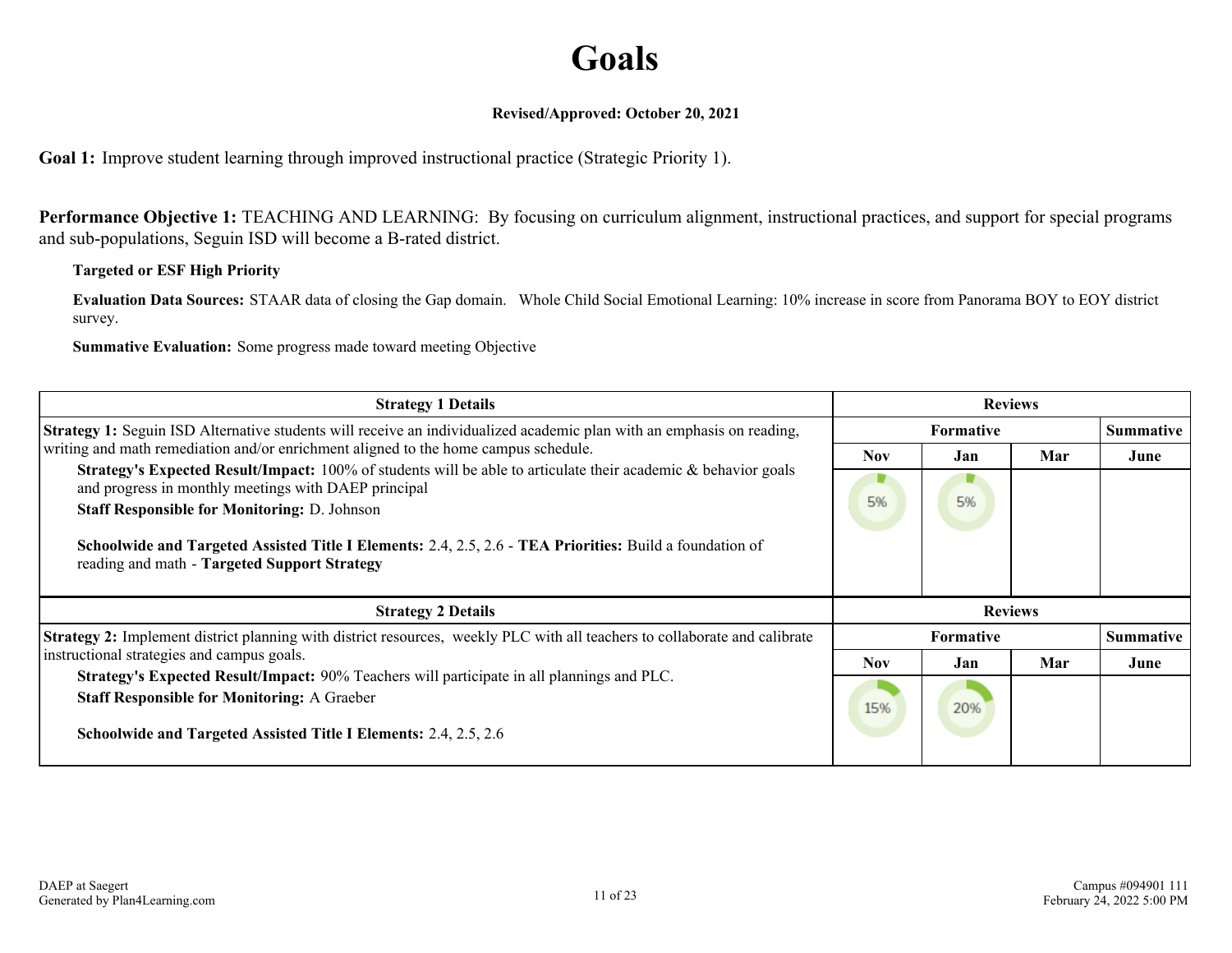| <b>Strategy 3 Details</b>                                                                                                                                                  |                  |     | <b>Reviews</b> |                  |
|----------------------------------------------------------------------------------------------------------------------------------------------------------------------------|------------------|-----|----------------|------------------|
| <b>Strategy 3:</b> Fidelity checks for planning, approved resources and instructional strategies                                                                           | <b>Formative</b> |     |                | <b>Summative</b> |
| Strategy's Expected Result/Impact: 80% of walks will align with planning of District and weekly-focused                                                                    | <b>Nov</b>       | Jan | Mar            | June             |
| learning walks will be analyzed in PLC: Weekly teachers will receive walkthrough; quarterly teachers will<br>complete focused learning walks                               |                  |     |                |                  |
| <b>Staff Responsible for Monitoring: A Graeber</b>                                                                                                                         | 10%              | 10% |                |                  |
| Schoolwide and Targeted Assisted Title I Elements: 2.4, 2.5, 2.6                                                                                                           |                  |     |                |                  |
| <b>Strategy 4 Details</b>                                                                                                                                                  |                  |     | <b>Reviews</b> |                  |
| <b>Strategy 4: TEACHING AND LEARNING: 100% of DAEP teachers will develop lesson plans with clear objectives,</b>                                                           | Formative        |     |                | Summative        |
| multiple paths of instruction geared toward a clearly defined goal, and formative assessments aligned with the campus<br>Instructional Playbook.                           | Nov.             | Jan | Mar            | June             |
| <b>Strategy's Expected Result/Impact:</b> 100% Weekly walkthroughs will show individual pathways for students to<br>10%<br>15%<br>include IEP/LPAC and MTSS considerations |                  |     |                |                  |
| <b>Staff Responsible for Monitoring: A Graeber</b>                                                                                                                         |                  |     |                |                  |
| Schoolwide and Targeted Assisted Title I Elements: 2.4, 2.5, 2.6                                                                                                           |                  |     |                |                  |
| Continue/Modify<br>No Progress<br>Accomplished<br>0%<br>100%                                                                                                               | Discontinue      |     |                |                  |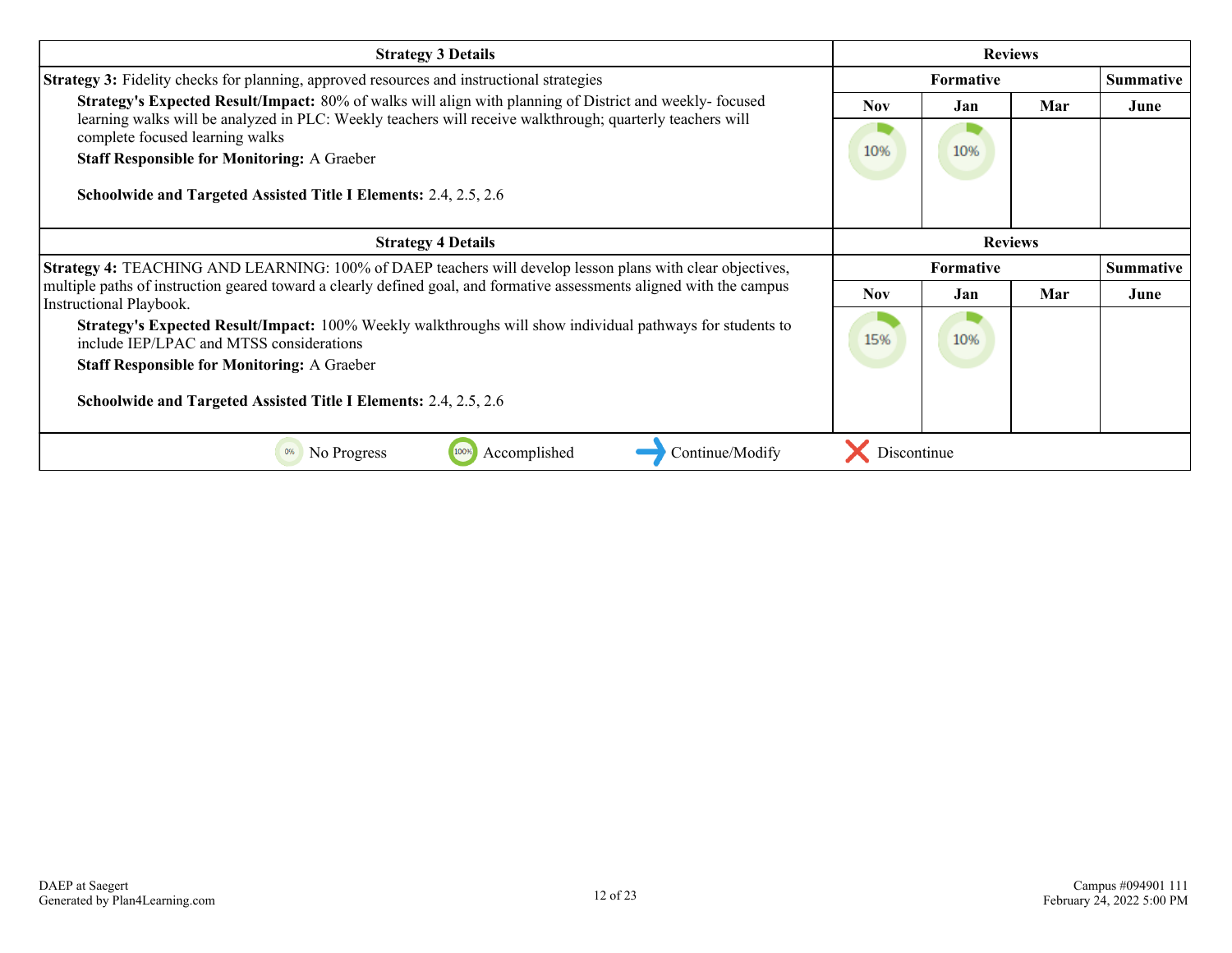**Performance Objective 2:** WHOLE CHILD SOCIAL EMOTIONAL LEARNING: Seguin ISD Alternative School will increase learning opportunities that support and reinforce the health and well-being of all students by addressing safety, lifetime fitness, school attendance, extra-curricular activities and the emotional support of all student populations. Seguin ISD Alternative School will increase attendance from 74.83% to 76%, and decrease out of school suspensions by 50% from 337 to 168.

**Evaluation Data Sources:** Student attendance, discipline referrals, climate surveys, employee attendance, drop-out data, homeless, migrant, participation in extra-curricular activities

| <b>Strategy 1 Details</b>                                                                                                                                                                                                                                                                                                                                                                         |                  | <b>Reviews</b> |     |                  |  |
|---------------------------------------------------------------------------------------------------------------------------------------------------------------------------------------------------------------------------------------------------------------------------------------------------------------------------------------------------------------------------------------------------|------------------|----------------|-----|------------------|--|
| Strategy 1: Intentional social skills class with an objective and CFU for social skills classes. fidelity checks for Social                                                                                                                                                                                                                                                                       | <b>Formative</b> |                |     | <b>Summative</b> |  |
| Skills, CICO, DBRC usage by teacher weekly every student/ daily for MTSS students                                                                                                                                                                                                                                                                                                                 | <b>Nov</b>       | .Jan           | Mar | June             |  |
| <b>Strategy's Expected Result/Impact:</b> 100% of students will participate in social skills lessons on a daily basis<br>with learning objective and clearly defined mastery path developed in SST meetings. 10% of students will be<br>identified in T2 and 5% of students will be identified in T3 due to mobility-progress monitoring will be every<br>weeks as documented in Transition Plans |                  | 50%            |     |                  |  |
| <b>Staff Responsible for Monitoring: D Johnson</b>                                                                                                                                                                                                                                                                                                                                                |                  |                |     |                  |  |
| <b>Schoolwide and Targeted Assisted Title I Elements: 2.5, 2.6</b>                                                                                                                                                                                                                                                                                                                                |                  |                |     |                  |  |
| <b>Strategy 2 Details</b>                                                                                                                                                                                                                                                                                                                                                                         |                  | <b>Reviews</b> |     |                  |  |
| <b>Strategy 2:</b> The campus will implement a point based level system for the combination of attendance, academic                                                                                                                                                                                                                                                                               | <b>Formative</b> |                |     | <b>Summative</b> |  |
| performance, and behavior demonstrated in each class period; for weekly rewards as well as placement early release.                                                                                                                                                                                                                                                                               | Nov.             | Jan            | Mar | June             |  |
| Strategy's Expected Result/Impact: 85% of students will leave DAEP on 'early release' for meeting campus<br>expectations and participating in point system, social skills lessons, and PBIS system.<br><b>Staff Responsible for Monitoring: A Graeber</b>                                                                                                                                         |                  | 25%            |     |                  |  |
| Schoolwide and Targeted Assisted Title I Elements: 2.4, 2.5, 2.6, 3.1                                                                                                                                                                                                                                                                                                                             |                  |                |     |                  |  |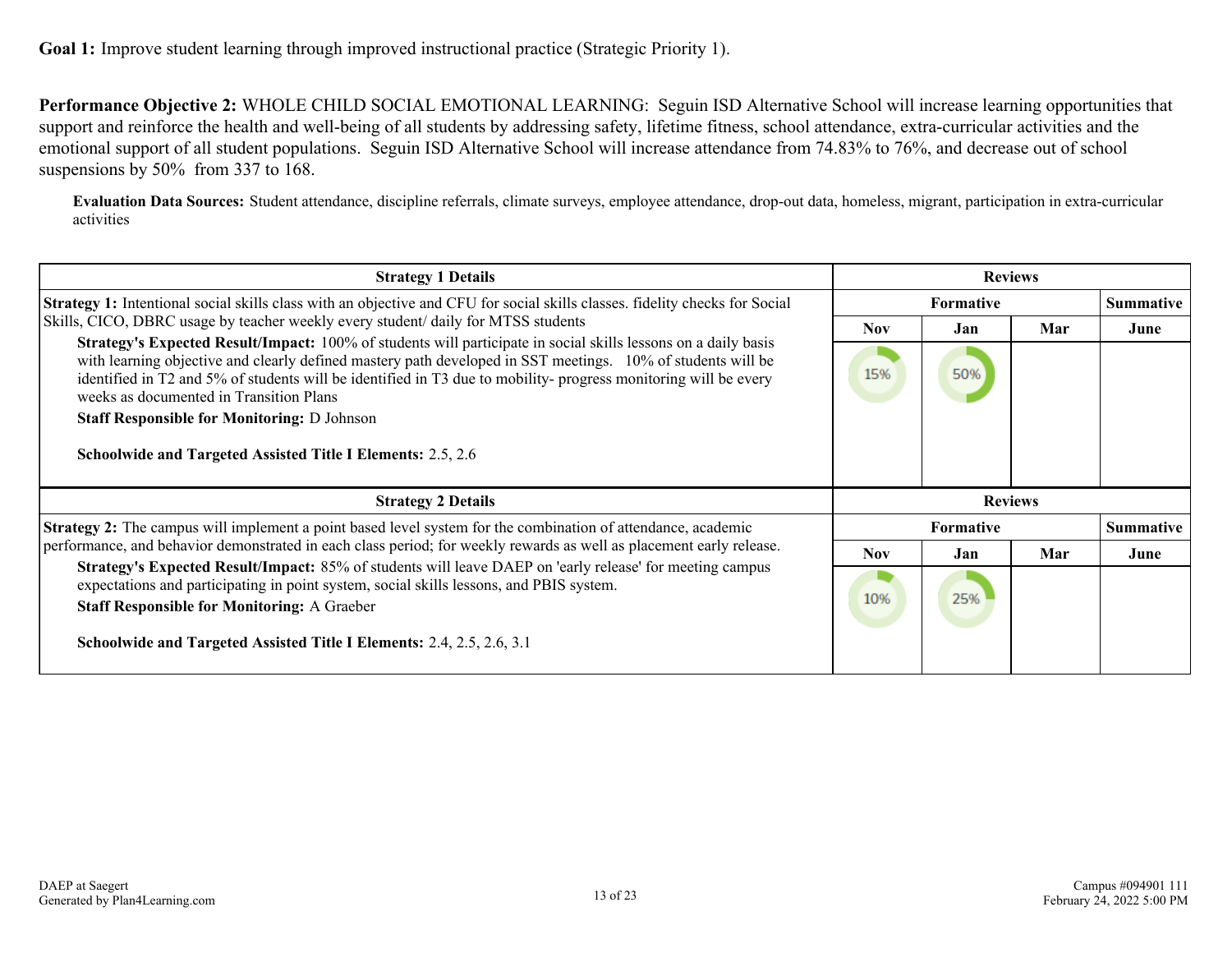| <b>Strategy 3 Details</b>                                                                                                                                                                                                                          |                  | <b>Reviews</b> |     |                  |
|----------------------------------------------------------------------------------------------------------------------------------------------------------------------------------------------------------------------------------------------------|------------------|----------------|-----|------------------|
| Strategy 3: Restorative-based transition meetings will be held prior to students returning to their home campus; parents and                                                                                                                       | <b>Formative</b> |                |     | <b>Summative</b> |
| students must attend and participate.                                                                                                                                                                                                              | <b>Nov</b>       | Jan            | Mar | June             |
| Strategy's Expected Result/Impact: Reduced behaviors upon students return to home campus; reduced<br>recidivism rate; communicate successful strategies and interventions both behaviorally and academically from<br>the DAEP.                     | 15%              | 25%            |     |                  |
| <b>Staff Responsible for Monitoring: D. Johnson</b>                                                                                                                                                                                                |                  |                |     |                  |
| <b>Schoolwide and Targeted Assisted Title I Elements: 2.6, 3.2</b>                                                                                                                                                                                 |                  |                |     |                  |
| <b>Strategy 4 Details</b>                                                                                                                                                                                                                          | <b>Reviews</b>   |                |     |                  |
| <b>Strategy 4:</b> Follow an internal screening and monitoring process as means to accurately identify students for credit                                                                                                                         | <b>Formative</b> |                |     | <b>Summative</b> |
| recovery, remediation, acceleration or GED: Pathway will be created for different needs of students to keep them on target<br>to graduate or PBL will be build to support students through financial literacy if they already have a GED-Title 1 D | <b>Nov</b>       | Jan            | Mar | June             |
| compliance guidance document will be reviewed with County and District staff.                                                                                                                                                                      |                  |                |     |                  |
| Strategy's Expected Result/Impact: 100% Weekly ILT walkthroughs will show individual pathways for<br>students to include IEP/LPAC and MTSS considerations                                                                                          | 20%              | 30%            |     |                  |
| <b>Staff Responsible for Monitoring: A Graeber</b>                                                                                                                                                                                                 |                  |                |     |                  |
|                                                                                                                                                                                                                                                    |                  |                |     |                  |
|                                                                                                                                                                                                                                                    |                  |                |     |                  |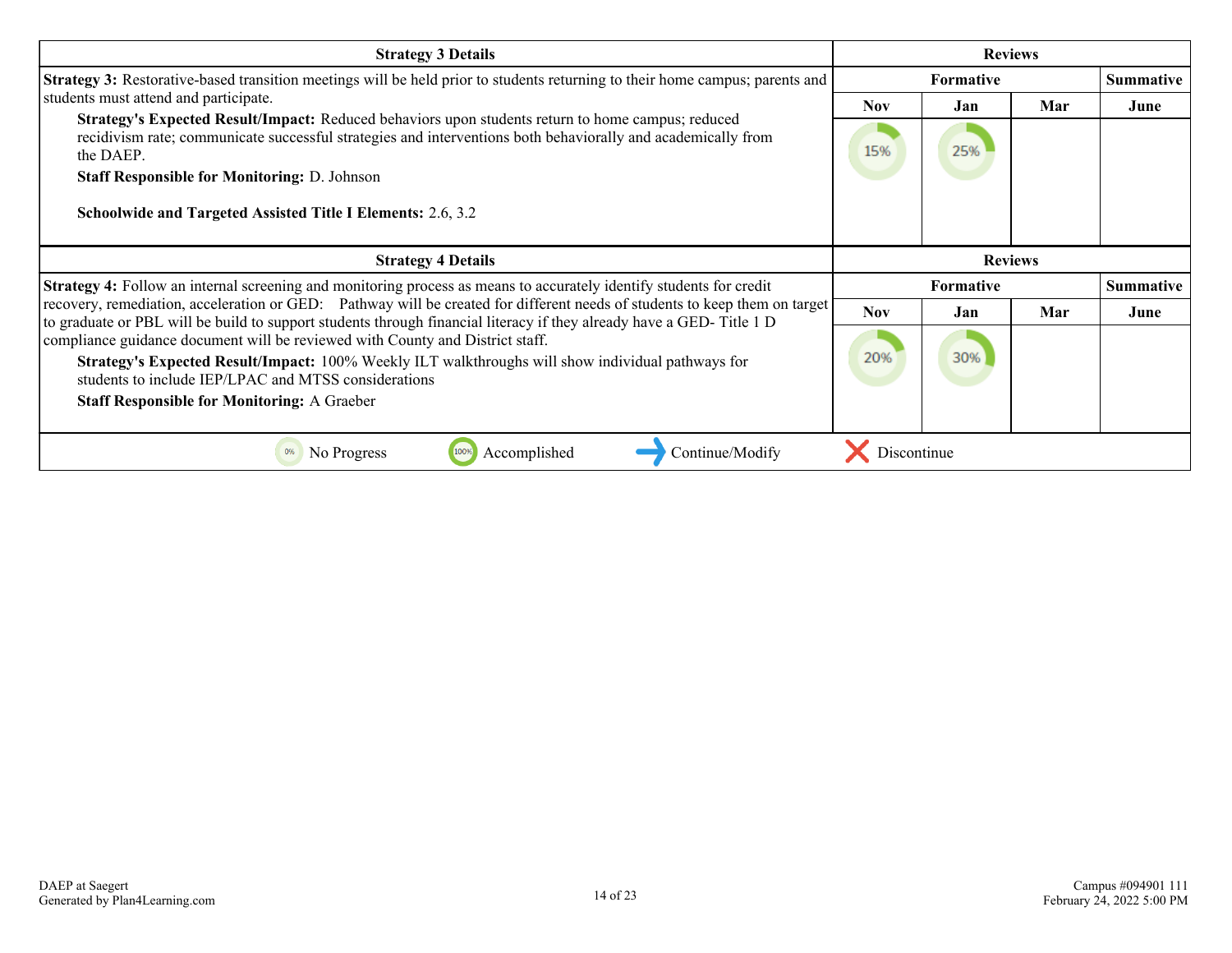<span id="page-14-0"></span>**Goal 2:** Engage parents, industry, and community partners to enrich the experience of students and staff and to establish Seguin ISD as an integral part of the community (Strategic Priority 2).

**Performance Objective 1:** In order to get a better measure of family-school relationships, Seguin ISD will increase the number of Panorama Survey participants from 284 in Spring 2021 to 600 in Spring 2022.

**Evaluation Data Sources:** Parent Surveys, Parent Entry and Exit Surveys, Meeting Agendas, Social Media Posting, Parent Contacts

| <b>Strategy 1 Details</b>                                                                                                                                                                                                        |                  | <b>Reviews</b>   |                |                  |
|----------------------------------------------------------------------------------------------------------------------------------------------------------------------------------------------------------------------------------|------------------|------------------|----------------|------------------|
| <b>Strategy 1:</b> Develop a transition plan in a restorative setting, students, teachers, and parents identify needs and supports to                                                                                            | <b>Formative</b> |                  |                | <b>Summative</b> |
| communicate with the home campus.                                                                                                                                                                                                | <b>Nov</b>       | Jan              | Mar            | June             |
| Strategy's Expected Result/Impact: 100% of students leaving DAEP/JDC/OCAP will have a transition plan.<br><b>Staff Responsible for Monitoring: Principal</b><br>Schoolwide and Targeted Assisted Title I Elements: 2.6, 3.1, 3.2 | 10%              | 15%              |                |                  |
| <b>Strategy 2 Details</b>                                                                                                                                                                                                        |                  |                  | <b>Reviews</b> |                  |
| <b>Strategy 2:</b> Increase family communication from DAEP staff.                                                                                                                                                                |                  | <b>Formative</b> |                | <b>Summative</b> |
| Strategy's Expected Result/Impact: 80% of parents feel partnership with DAEP was successful, based on exit                                                                                                                       | <b>Nov</b>       | Jan              | Mar            | June             |
| surveys<br><b>Staff Responsible for Monitoring: D Johnson</b><br><b>Schoolwide and Targeted Assisted Title I Elements: 2.5, 3.2</b>                                                                                              | 10%              | 5%               |                |                  |
| 100%<br>Accomplished<br>Continue/Modify<br>0%<br>No Progress                                                                                                                                                                     | Discontinue      |                  |                |                  |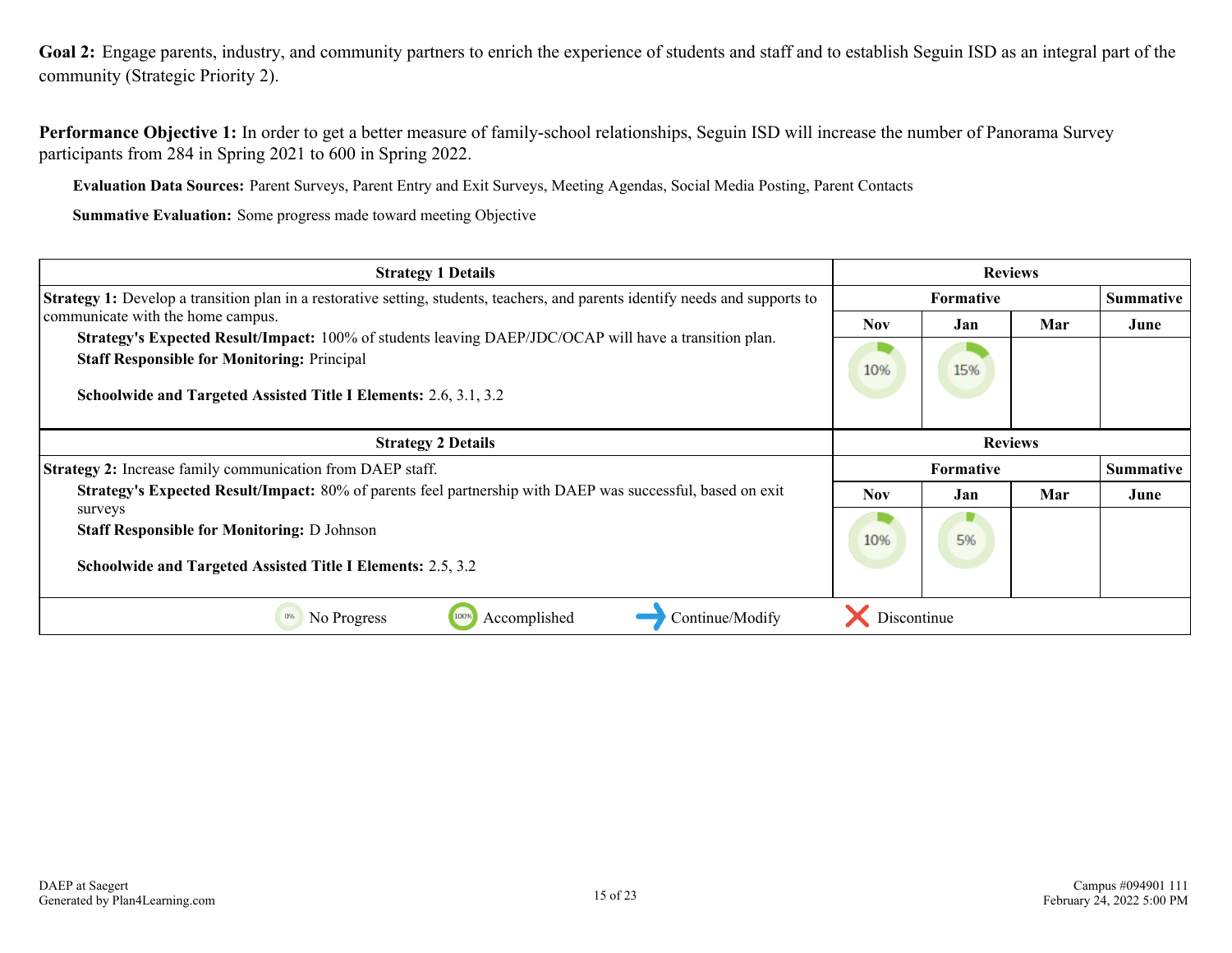Goal 2: Engage parents, industry, and community partners to enrich the experience of students and staff and to establish Seguin ISD as an integral part of the community (Strategic Priority 2).

**Performance Objective 2:** PUBLIC RELATIONS and COMMUNICATIONS: Saegert Alternative School will improve the public relations as measured by constructive feedback collected from social media and parent/community surveys.

**Evaluation Data Sources:** Parent/Community Member Surveys

| <b>Strategy 1 Details</b>                                                                                                              |                          | <b>Reviews</b> |     |                  |
|----------------------------------------------------------------------------------------------------------------------------------------|--------------------------|----------------|-----|------------------|
| Strategy 1: Surveys will be offered for the parents of enrolling students and other stakeholders that visit the campus.                | <b>Formative</b>         |                |     | <b>Summative</b> |
| Strategy's Expected Result/Impact: Feedback will be utilized for campus improvement meetings                                           | Nov.                     | Jan            | Mar | June             |
| <b>Staff Responsible for Monitoring: Principal,</b><br>Secretary<br><b>Schoolwide and Targeted Assisted Title I Elements: 3.1, 3.2</b> | 10%                      | 15%            |     |                  |
| <b>Strategy 2 Details</b>                                                                                                              |                          | <b>Reviews</b> |     |                  |
| <b>Strategy 2:</b> A member of the administrative team will meet with the parents of students as they enroll.                          | <b>Formative</b>         |                |     | <b>Summative</b> |
| Strategy's Expected Result/Impact: Improved parent-school relationship; improved student behaviors                                     | Mar<br><b>Nov</b><br>Jan |                |     | June             |
| Staff Responsible for Monitoring: Principal, Counselor, Secretary<br>Schoolwide and Targeted Assisted Title I Elements: 3.1, 3.2       | 15%                      | 10%            |     |                  |
| 0%<br>Continue/Modify<br>No Progress<br>100%<br>Accomplished                                                                           | Discontinue              |                |     |                  |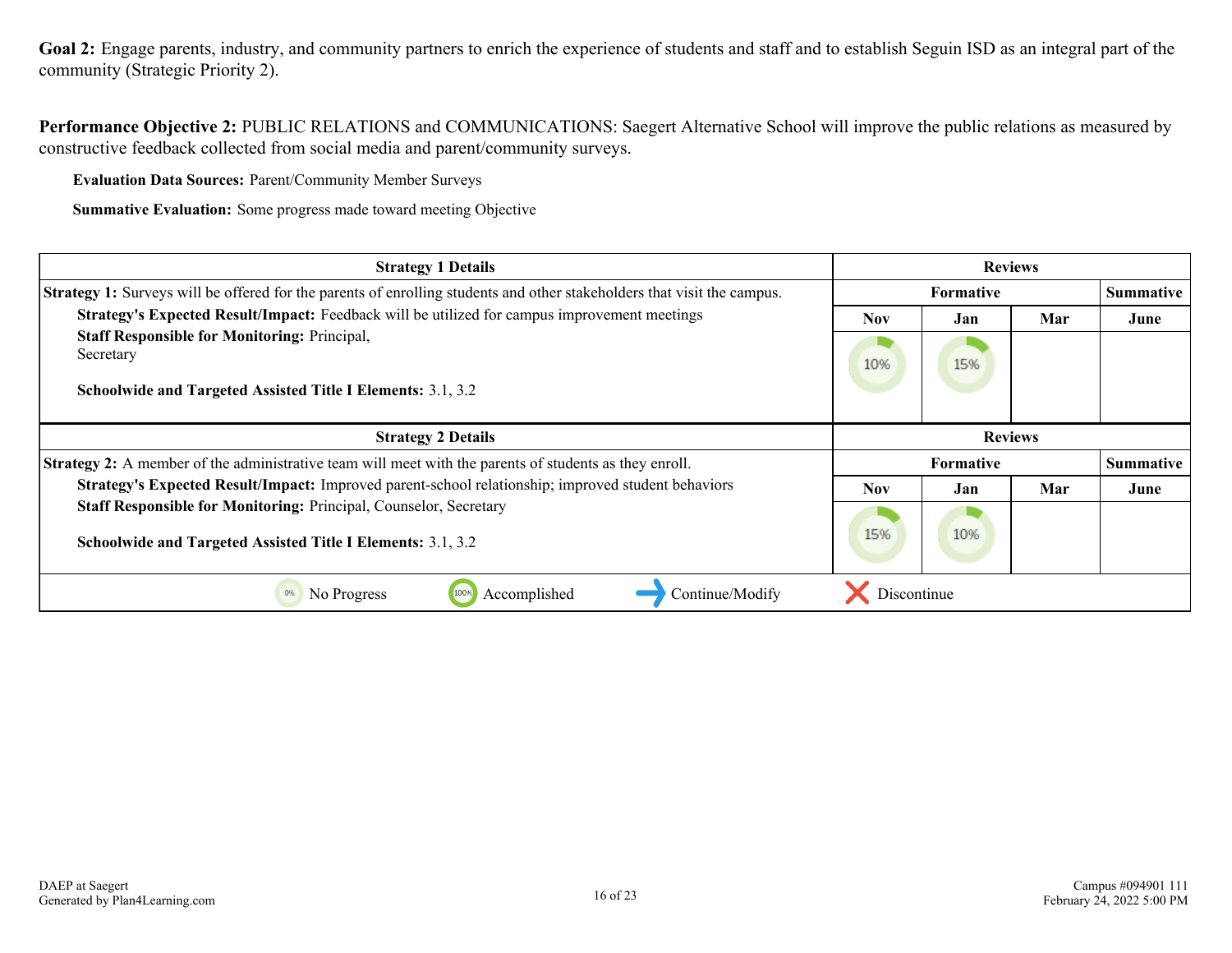Goal 2: Engage parents, industry, and community partners to enrich the experience of students and staff and to establish Seguin ISD as an integral part of the community (Strategic Priority 2).

**Performance Objective 3:** PARTNERSHIPS: Saegert Alternative School will increase the number of business and community partnerships through active participation in community-based opportunities and events by 15%.

**Evaluation Data Sources:** surveys,

| <b>Strategy 1 Details</b>                                                                                                                                                                                                                        |             | <b>Reviews</b> |     |                  |
|--------------------------------------------------------------------------------------------------------------------------------------------------------------------------------------------------------------------------------------------------|-------------|----------------|-----|------------------|
| Strategy 1: Create a master schedule to incorporate enrichment programming that aligns with clubs and organizations from                                                                                                                         | Formative   |                |     | <b>Summative</b> |
| their main campuses. Student Intake to identify 3 different activities they can rotate through during their time at DAEP.                                                                                                                        | <b>Nov</b>  | Jan            | Mar | June             |
| Strategy's Expected Result/Impact: 70% attendance of enrichment programming and a 90% attendance rate.<br>Staff Responsible for Monitoring: Principal, Teachers,<br>Secretary                                                                    | 10%         | 25%            |     |                  |
| Schoolwide and Targeted Assisted Title I Elements: 2.5, 2.6, 3.1, 3.2                                                                                                                                                                            |             |                |     |                  |
| <b>Strategy 2 Details</b>                                                                                                                                                                                                                        |             | <b>Reviews</b> |     |                  |
| Strategy 2: A continued partnership with T.L.U. to further implement and refine the efforts of the mentor ship program;                                                                                                                          |             | Formative      |     | <b>Summative</b> |
| face-to-face and virtually.<br>Strategy's Expected Result/Impact: TLU lessons submitted to counselor and admin to align mentor ship with                                                                                                         | <b>Nov</b>  | Jan            | Mar | June             |
| currently curriculum for Improved student behaviors, increased grades, increased attendance<br><b>Staff Responsible for Monitoring: D Johnson</b>                                                                                                | 10%         | 20%            |     |                  |
| Schoolwide and Targeted Assisted Title I Elements: 2.4, 2.5, 2.6                                                                                                                                                                                 |             |                |     |                  |
| <b>Strategy 3 Details</b>                                                                                                                                                                                                                        |             | <b>Reviews</b> |     |                  |
| Strategy 3: Students will be offered an opportunity to work in the community garden established by Emmanuel Lutheran                                                                                                                             |             | Formative      |     | <b>Summative</b> |
| Church.                                                                                                                                                                                                                                          | <b>Nov</b>  | Jan            | Mar | June             |
| Strategy's Expected Result/Impact: Minimum of 5 students a week will participate in environmental<br>Stewardship, social and community skills, academic growth, healthier lifestyle habits.<br><b>Staff Responsible for Monitoring: B Maples</b> | 5%          | 20%            |     |                  |
| Schoolwide and Targeted Assisted Title I Elements: 2.4, 2.5, 2.6                                                                                                                                                                                 |             |                |     |                  |
| 100%<br>Accomplished<br>Continue/Modify<br>0%<br>No Progress                                                                                                                                                                                     | Discontinue |                |     |                  |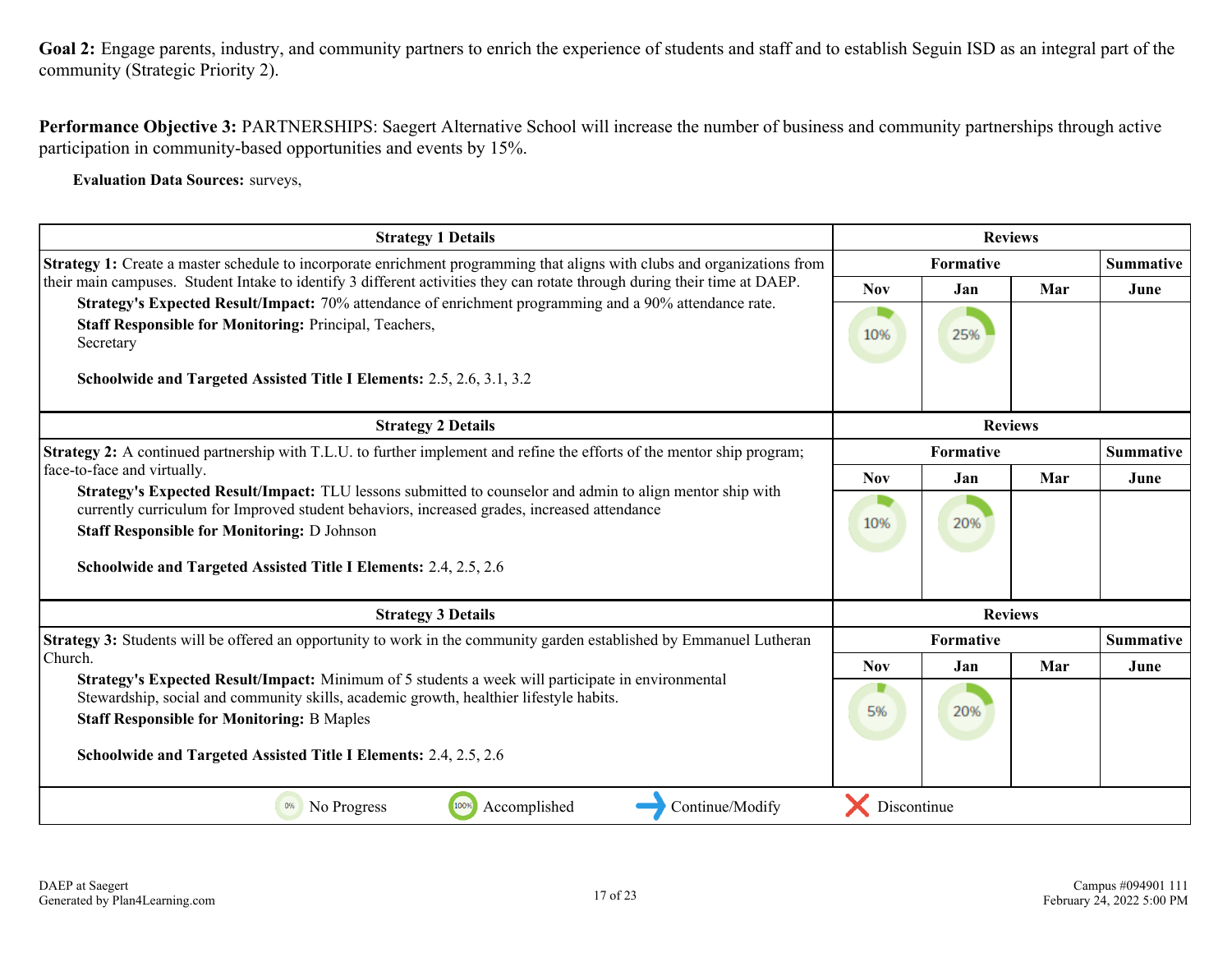<span id="page-17-0"></span>**Performance Objective 1:** RECRUIT, RETAIN, AND ENGAGE EFFECTIVE TEACHERS AND ADMINISTRATORS: Seguin ISD will achieve a teacher turnover rate of less than 15% and an administrator turnover rate of less than 10%

**Evaluation Data Sources:** Monthly Faculty/Staff Recognition, PBMAS, Personnel Report, Professional Development

| <b>Strategy 1 Details</b>                                                                                                                                                                                                                                                                                                                                                                                                                                                                              |                  | <b>Reviews</b> |     |                  |  |
|--------------------------------------------------------------------------------------------------------------------------------------------------------------------------------------------------------------------------------------------------------------------------------------------------------------------------------------------------------------------------------------------------------------------------------------------------------------------------------------------------------|------------------|----------------|-----|------------------|--|
| <b>Strategy 1:</b> Create opportunity for leadership team to develop roles and responsibilities on campus, using high priority                                                                                                                                                                                                                                                                                                                                                                         | <b>Formative</b> |                |     | <b>Summative</b> |  |
| goals reach out to district support leaders aligning their visits and resources.                                                                                                                                                                                                                                                                                                                                                                                                                       | <b>Nov</b>       | Jan            | Mar | June             |  |
| Strategy's Expected Result/Impact: 100% of duties will be defined and charted<br><b>Staff Responsible for Monitoring: A Graeber</b><br>TEA Priorities: Recruit, support, retain teachers and principals, Build a foundation of reading and math,<br>Improve low-performing schools - ESF Levers: Lever 1: Strong School Leadership and Planning, Lever 2:<br>Effective, Well-Supported Teachers, Lever 3: Positive School Culture, Lever 4: High-Quality Curriculum, Lever<br>5: Effective Instruction |                  | 15%            |     |                  |  |
| <b>Strategy 2 Details</b>                                                                                                                                                                                                                                                                                                                                                                                                                                                                              |                  | <b>Reviews</b> |     |                  |  |
| <b>Strategy 2:</b> Create a guiding coalition to address staff concerns and lead the campus culture and climate on the campus.                                                                                                                                                                                                                                                                                                                                                                         | <b>Formative</b> |                |     | <b>Summative</b> |  |
| Diverse team will finalize all happenings and expectations across the programs and develop leading and lagging indicators<br>for success.                                                                                                                                                                                                                                                                                                                                                              | <b>Nov</b>       | Jan            | Mar | June             |  |
| Strategy's Expected Result/Impact: 100% of agendas will reflect data to guide programs to campus<br>improvement and reduce recidivism.<br><b>Staff Responsible for Monitoring: A Graeber</b>                                                                                                                                                                                                                                                                                                           |                  | 40%            |     |                  |  |
| Schoolwide and Targeted Assisted Title I Elements: 2.4, 2.5, 2.6                                                                                                                                                                                                                                                                                                                                                                                                                                       |                  |                |     |                  |  |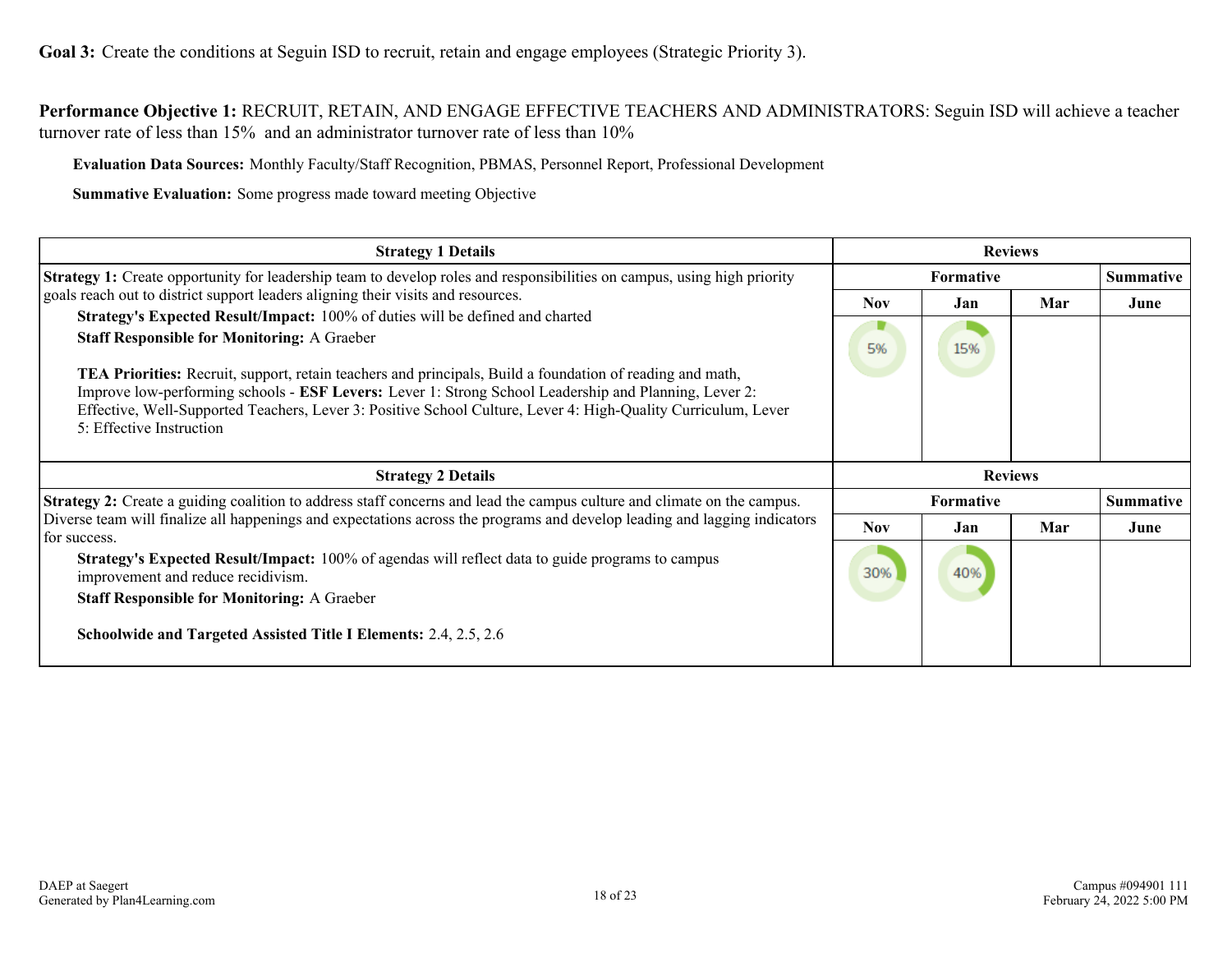| <b>Strategy 3 Details</b>                                                                                                                                                                                                                                                                                        |                  |     | <b>Reviews</b> |                  |
|------------------------------------------------------------------------------------------------------------------------------------------------------------------------------------------------------------------------------------------------------------------------------------------------------------------|------------------|-----|----------------|------------------|
| <b>Strategy 3:</b> Rounding techniques, specific feedback, and timely & frequent staff recognition with social opportunities and                                                                                                                                                                                 | Formative        |     |                | <b>Summative</b> |
| team building                                                                                                                                                                                                                                                                                                    | <b>Nov</b>       | Jan | Mar            | June             |
| Strategy's Expected Result/Impact: 30% of admin weekly calendar time will be on staff coaching and<br>recognition. 1 opportunity a month dedicated to social activity                                                                                                                                            |                  |     |                |                  |
| <b>Staff Responsible for Monitoring: E Maldonado</b>                                                                                                                                                                                                                                                             | 15%              | 25% |                |                  |
| Schoolwide and Targeted Assisted Title I Elements: 2.4, 2.5, 2.6 - TEA Priorities: Recruit, support, retain<br>teachers and principals - ESF Levers: Lever 1: Strong School Leadership and Planning, Lever 2: Effective,<br>Well-Supported Teachers, Lever 3: Positive School Culture                            |                  |     |                |                  |
| <b>Strategy 4 Details</b>                                                                                                                                                                                                                                                                                        |                  |     | <b>Reviews</b> |                  |
| Strategy 4: Faculty will participate in "Culturize" book study with monthly super PLC, each teacher will partner and                                                                                                                                                                                             | <b>Formative</b> |     |                | <b>Summative</b> |
| present a chapter using our instructional playbook strategies                                                                                                                                                                                                                                                    | <b>Nov</b>       | Jan | Mar            | June             |
| Strategy's Expected Result/Impact: 100% of Seguin Alternative staff will facilitate a chapter of 'Culturize"<br>modeling at least 1 component of the campus playbook.<br><b>Staff Responsible for Monitoring: A Graeber</b>                                                                                      | 10%              | 20% |                |                  |
| Schoolwide and Targeted Assisted Title I Elements: 2.4, 2.5 - TEA Priorities: Recruit, support, retain<br>teachers and principals, Improve low-performing schools - ESF Levers: Lever 1: Strong School Leadership and<br>Planning, Lever 2: Effective, Well-Supported Teachers, Lever 3: Positive School Culture |                  |     |                |                  |
| No Progress<br>100%<br>Accomplished<br>Continue/Modify<br>0%                                                                                                                                                                                                                                                     | Discontinue      |     |                |                  |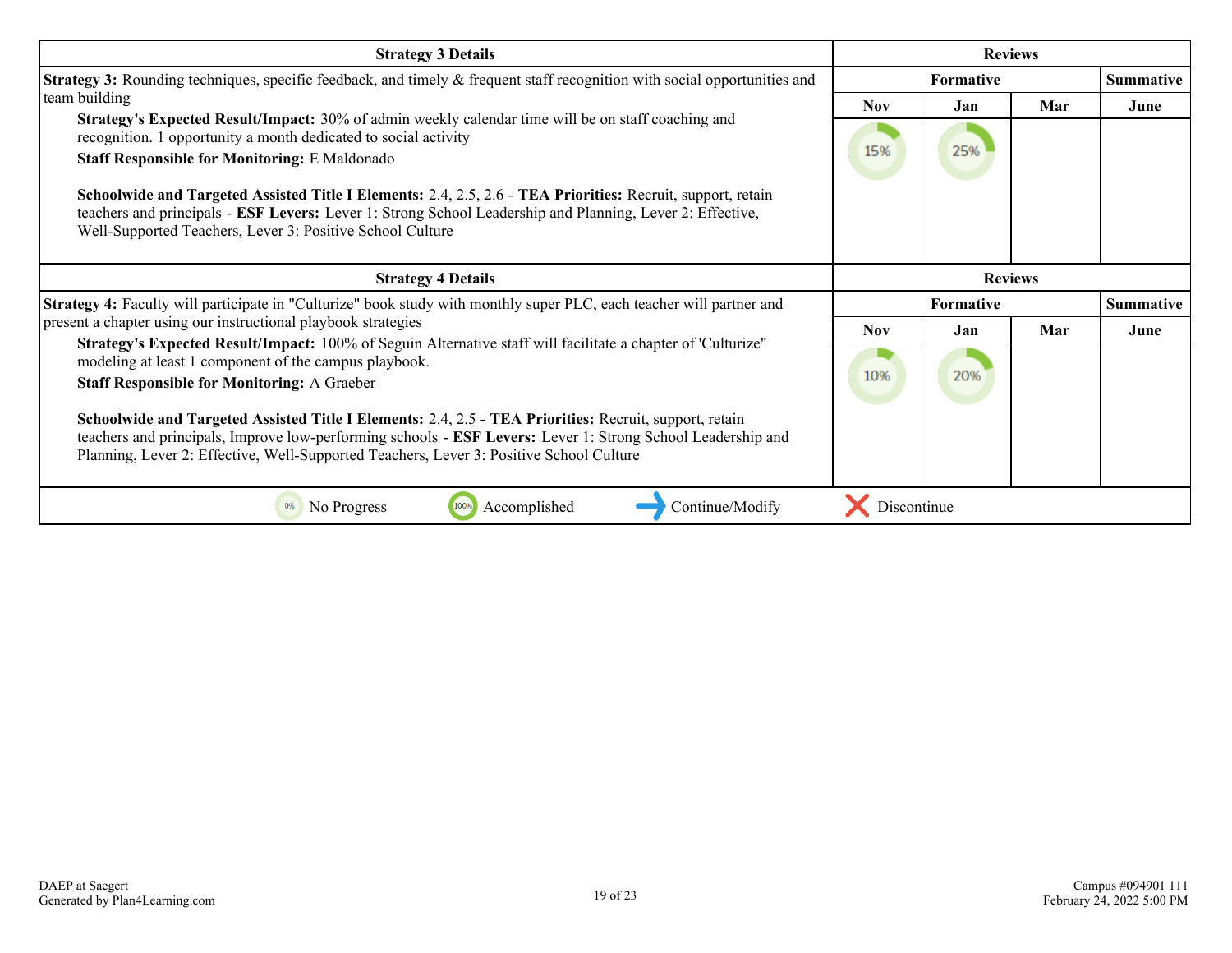### <span id="page-19-0"></span>**Targeted Support Strategies**

| Goal | <b>Objective</b> | Strategy | <b>Description</b>                                                                                                                                                                               |
|------|------------------|----------|--------------------------------------------------------------------------------------------------------------------------------------------------------------------------------------------------|
|      |                  |          | Seguin ISD Alternative students will receive an individualized academic plan with an emphasis on reading, writing and math<br>remediation and/or enrichment aligned to the home campus schedule. |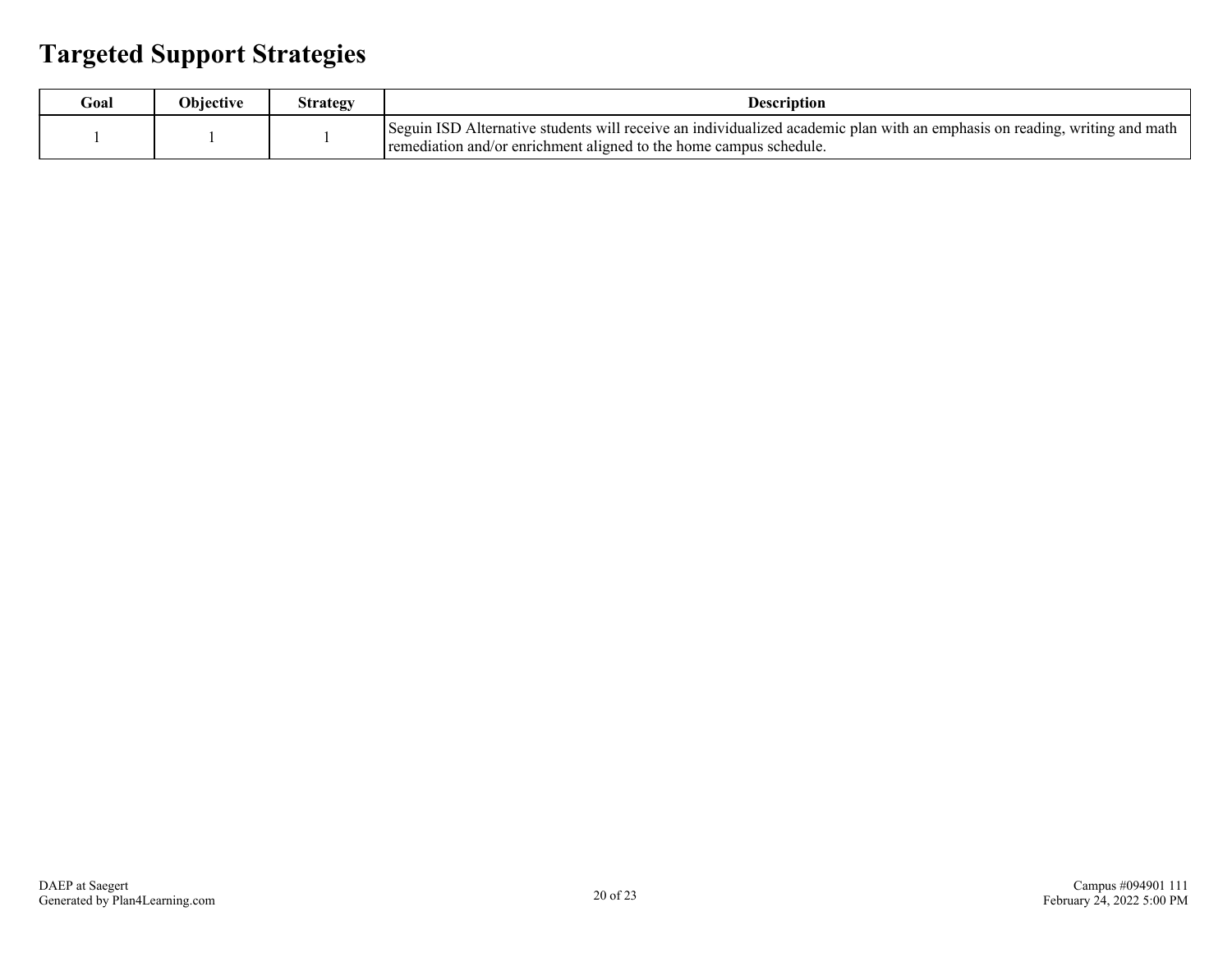## **State Compensatory**

### <span id="page-20-0"></span>**Budget for DAEP at Saegert**

**Total SCE Funds: Total FTEs Funded by SCE:** 16 **Brief Description of SCE Services and/or Programs**

### **Personnel for DAEP at Saegert**

| Name                 | Position                      | <b>FTE</b> |
|----------------------|-------------------------------|------------|
| Acuna, Robert        | Support                       |            |
| Chandler, Elisa      | Teacher                       |            |
| Conlin, Amelia       | Teacher, JDC                  |            |
| Crunk, Mary          | Teacher                       |            |
| Gandt, Yvonne        | Teacher                       |            |
| Graeber, Amy         | Principal                     |            |
| Grise, Mary          | Teacher                       |            |
| Holmes, Megan        | <b>Transition Coordinator</b> |            |
| Johnson, Donald      | Counselor                     |            |
| Maldonado, Elizabeth | Support                       |            |
| Maples, Bily         | Teacher                       |            |
| Mason, Andrew        | Behavior Specialist, OCAP     |            |
| Rosales, Hector      | Teacher                       |            |
| Schnautz, John       | Teacher, JDC                  |            |
| Tidwell, David       | Teacher, Sped                 |            |
| Valdez, Daniel       | Teacher                       |            |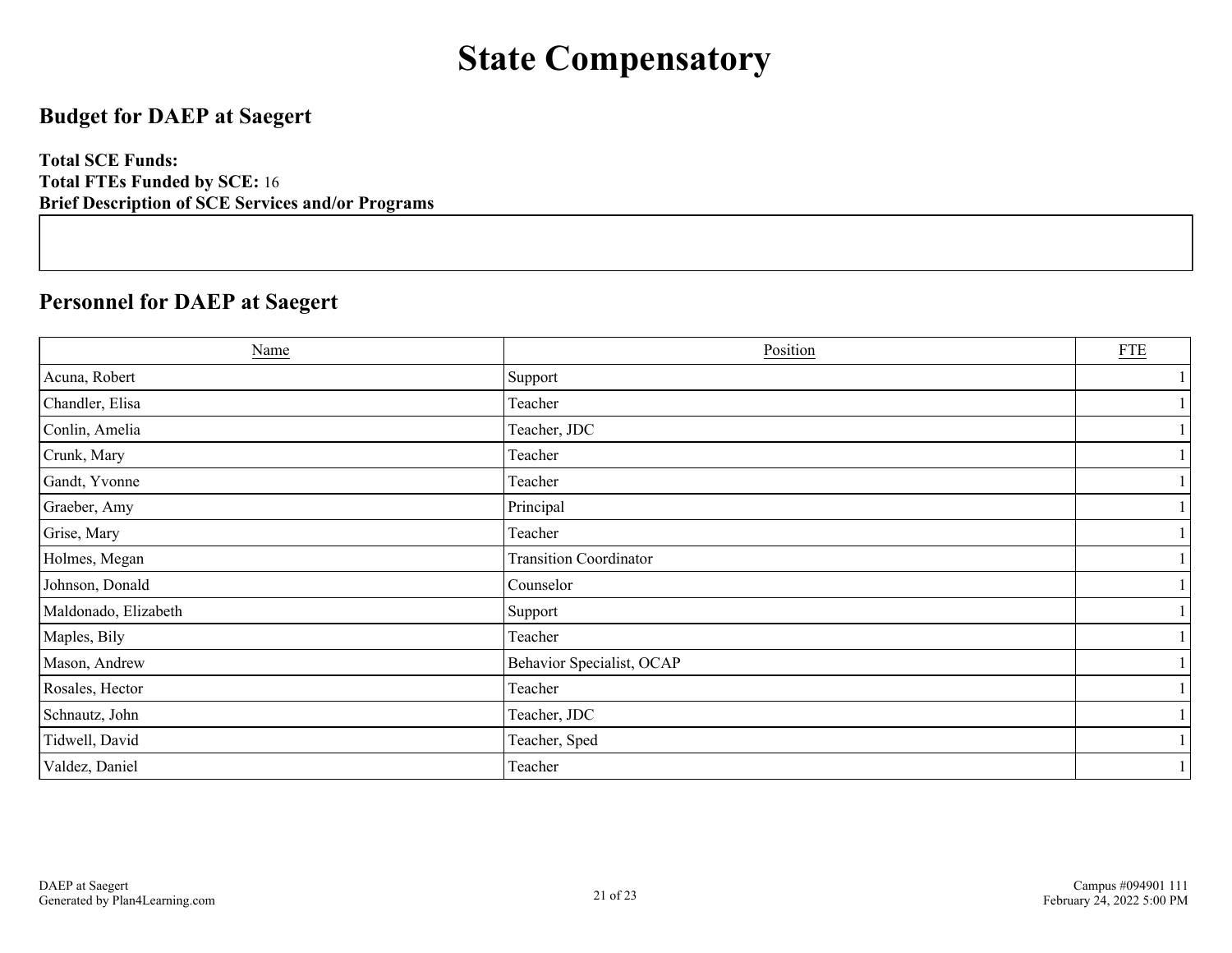## **2021-2022 Site Based Decision Making Team**

<span id="page-21-0"></span>

| Committee Role             | <b>Name</b>           | <b>Position</b>               |
|----------------------------|-----------------------|-------------------------------|
| Administrator              | Amy Graeber           | Principal                     |
| Classroom Teacher          | <b>Hector Rosales</b> | Teacher                       |
| Paraprofessional           | Elizabeth Maldonado   | Secretary                     |
| Non-classroom Professional | Donald Johnson        | Counselor                     |
| Classroom Teacher          | Andrew Mason          | <b>Behavior Specialist</b>    |
| Classroom Teacher          | Megan Holmes          | <b>Transition Coordinator</b> |
| Paraprofessional           | <b>Bily Maples</b>    | <b>Safety Manager</b>         |